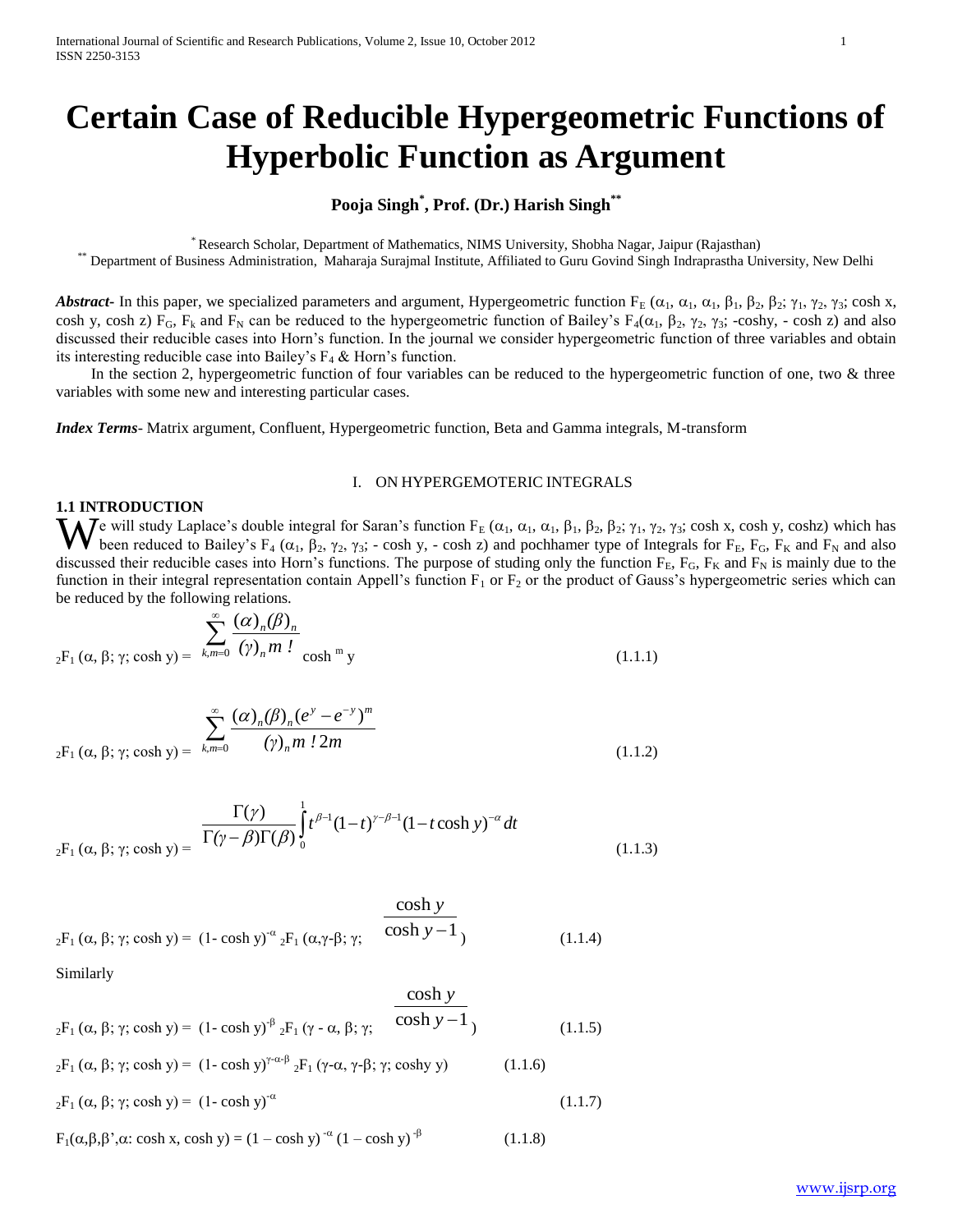International Journal of Scientific and Research Publications, Volume 2, Issue 10, October 2012 2 ISSN 2250-3153

 $F_1(\alpha, \beta, \beta', \beta, \beta')$ ; cosh x, cosh y) =  $(1 - \cosh x - \cosh y)^{-\alpha}$  $(1.1.9)$ 

 $F_2(\alpha, \beta, \beta', \alpha, \beta'; \cosh x, \cosh y) = (1-\cosh y)^{-\beta-\alpha} (1-\cosh x-\cosh y)^{-\beta}$ (1.10) where

 $|\cosh x| < 1 |\cosh y| < 1 |\cosh z| < 1$  for (1.1.1) to (1.1.10)

# **1.2 Reduction of integrals of FE(.) INTO BAIEY'S F<sup>4</sup> (.)**

The hypergeometric function  $F_E$  is defined by

 $F_1$  ( $\alpha_1$ ,  $\alpha_1$ ,  $\beta_1$ ,  $\beta_2$ ,  $\beta_2$ ;  $\gamma_1$ ,  $\gamma_2$ ,  $\gamma_3$ ; cosh x, cosh y, coshz)

$$
\sum_{m,n,p=0}^{\infty} \frac{(\alpha_1)_{m+n+p} (\beta_1)_m (b_2)_{n+p} \cosh^m x \cosh^n y \cosh^p z}{(\gamma_1)_m (\gamma_2)_n (\gamma_3)_p m! n! p!}
$$
\n(1.2.1)

absolutely convergent if  $m + (\sqrt{n} + \sqrt{p})^2 = 1$ ,  $|coshx| \le 1$ ,  $|coshx| \le 1$ ,  $|coshx| \le 1$  and  $|coshx| \le 1$  and It's integral representation S. Saran  $(1957)$  is given by

$$
F_{\rm E} = \frac{1}{\Gamma(\alpha_1)\Gamma(\beta_2)}\int_{0}^{\infty}\int_{0}^{\infty}e^{-p-t}p^{\alpha 1-t}t^{\beta_2-1}F_1(\beta_1;\gamma_1;p\cosh x)
$$

 $X_0F_1(\gamma_2; -pt \cosh y)_0F_1(\gamma_3; -pt \cosh z) \, dpdt$  (1.2.2)

Where R  $(\alpha_1) > 0$  and R  $(\alpha_2) > 0$ 

 $F_4$  (α<sub>1</sub>, β<sub>2</sub>, γ<sub>2</sub>, γ<sub>3</sub>; - cosh y, - cosh z)

$$
= \frac{1}{\Gamma(\alpha_1)\Gamma(\beta_2)} \int_{0}^{\infty} \int_{0}^{\infty} e^{-p-t} p^{\alpha 1-t} t^{\beta_2-t} 0 F_1(\gamma_2; -p \cosh x)
$$
  
 
$$
X_0 F_1(\gamma_3; -pt \cosh y) dp dt
$$
 (1.2.3)

Changing the variable t to T by the substitution  $t = C^2T^2/4p$  and writing

$$
\alpha_1 = \frac{1}{2} (\lambda + \mu + \nu - \rho) \qquad \beta_2 = \frac{1}{2} (\lambda + \mu + \nu + \rho)
$$
  

$$
\gamma_2 = \mu + 1 \gamma_3 = \nu + 1, \cosh y = \frac{a^2}{c^2}, \cosh z = \frac{b^2}{c^2}
$$
(1.2.4)

$$
\mathsf{F4}\left[\frac{1}{2}(\lambda+\mu+\nu-\rho),\frac{1}{2}(\lambda+\mu+\nu+\rho),\mu+1,\nu+1-\frac{a^2}{c^2},-\frac{b^2}{c^2}\right]
$$

$$
= \frac{e^{(\lambda+\mu+v)}}{2^{(\gamma+\mu+v+\rho-1)}\Gamma\left\{\frac{1}{2}(\gamma+\mu+v-\rho)\right\}\Gamma\left\{\frac{1}{2}(\gamma+\mu+v+\rho)\right\}}\\=\int_{0}^{\infty}\int_{0}^{\infty}e^{-p-\frac{C^{2}T^{2}}{4P}}p^{\rho-1}T^{(\lambda+\mu+v+\rho-1)}\sigma F_{1}(\mu+1;-\frac{1}{4}a^{2}T^{2})_{0}F_{1}(v+1;-\frac{1}{4}b^{2}T^{2})_{\text{dpt}}
$$

We know that [E.T. Wittaker and G.N. Watson (1902)]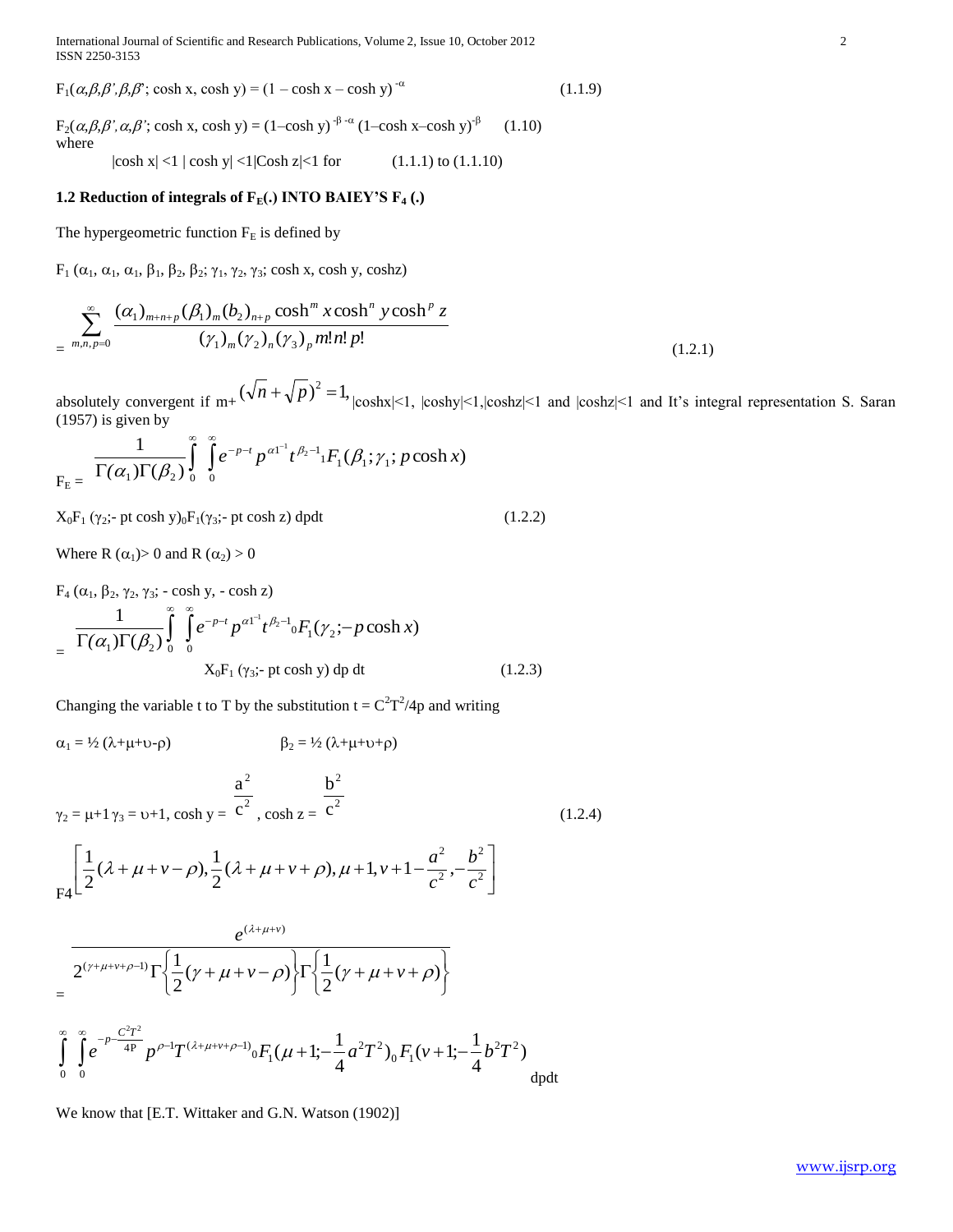International Journal of Scientific and Research Publications, Volume 2, Issue 10, October 2012 3 ISSN 2250-3153

$$
\int_{0}^{\pi} \exp\{-(cx + a/x)\} dx = 2(c/a) (c/a)^{\frac{1}{2}\nu} K_{\nu}(2\sqrt{ac}), \qquad (1.2.5)
$$

so the p- integral

 $\infty$ 

$$
\int_{0}^{\infty} e^{-p\frac{C^{2}T^{2}}{4P}} p^{\rho-1} dp = 2\left(\frac{2}{CT}\right)^{\rho} k_{p} (2\sqrt{ac})
$$
\n(1.2.6)

and changing  ${}_0F_1$  in to Bessel function of the kind the relation

$$
\int_{0}^{1} \exp\{-(cx + a/x)\} dx = 2(c/a) (c/a)^{\frac{1}{2}x} K_{n}(2\sqrt{ac}),
$$
\n(1.2.5)  
\nso the p- integral  
\nso the p- integral  
\n
$$
\int_{0}^{c} e^{-\frac{C\gamma^{2}}{4}} \rho^{\rho-1} d\rho = 2(\frac{2}{CT})^{\rho} k_{\rho} (2\sqrt{ac})
$$
\n(1.2.6)  
\nand changing  $gF_1$  in to Bessel function of the kind the relation  
\n
$$
(\frac{1}{2}z)^{k}
$$
\n
$$
J_{k}(z) = \Gamma(k+1) \int_{0}^{z} f_{k}(z) \int_{0}^{z} f_{k}(z) \int_{0}^{z} f_{k}(z) \int_{0}^{z} f_{k}(z) \int_{0}^{z} f_{k}(z) \int_{0}^{z} f_{k}(z) \int_{0}^{z} f_{k}(z) \int_{0}^{z} f_{k}(z) \int_{0}^{z} f_{k}(z) \int_{0}^{z} f_{k}(z) \int_{0}^{z} f_{k}(z) \int_{0}^{z} f_{k}(z) \int_{0}^{z} f_{k}(z) \int_{0}^{z} f_{k}(z) \int_{0}^{z} f_{k}(z) \int_{0}^{z} f_{k}(z) \int_{0}^{z} f_{k}(z) \int_{0}^{z} f_{k}(z) \int_{0}^{z} f_{k}(z) \int_{0}^{z} f_{k}(z) \int_{0}^{z} f_{k}(z) \int_{0}^{z} f_{k}(z) \int_{0}^{z} f_{k}(z) \int_{0}^{z} f_{k}(z) \int_{0}^{z} f_{k}(z) \int_{0}^{z} f_{k}(z) \int_{0}^{z} f_{k}(z) \int_{0}^{z} f_{k}(z) \int_{0}^{z} f_{k}(z) \int_{0}^{z} f_{k}(z) \int_{0}^{z} f_{k}(z) \int_{0}^{z} f_{k}(z) \int_{0}^{z} f_{k}(z) \int_{0}^{z} f_{k}(z) \int_{0}^{z} f_{k}(z) \int_{0}^{z} f_{k}(z) \int_{0}^{z} f_{k}(z) \int_{0}^{z} f_{k}(z) \int_{0}^{
$$

Where  $F_4$  is fourth type of Appell's function

# 1.3 **REDUCTION OF F**<sub>E</sub>**, F**<sub>G</sub>**, F**<sub>K</sub> **AND F**<sub>N</sub> **INTO HORN'S FUNCTION**

Let us consider the integral S. Saran (1955) for  $F_E$  viz.

$$
\frac{\Gamma(\gamma_2)\Gamma(\gamma_3)\Gamma(2-\gamma_2-\gamma_3)}{(2\pi i)^2}\int_c (-t)^{-\gamma_2}(t-1)^{-\gamma_3}
$$

$$
F_2(\alpha_1, \beta_1, \beta_2, \gamma_1, \gamma_2 + \gamma_3 - 1; \cosh x, \frac{\cosh y}{t} + \frac{\cosh z}{1 - t} ) dt
$$
 (1.3.1)

where

$$
\left|\frac{\cosh y}{t} + \frac{\cosh z}{1-t}\right|_{< 1} \text{ along the contour.}
$$

Puttting  $\beta_1 = \gamma_1$  and  $\beta_2 = \gamma_2 + \gamma_3$ -1 in equation (1.3.1) we get

$$
\frac{\Gamma(\gamma_2)\Gamma(\gamma_3)\Gamma(2-\gamma_2-\gamma_3)}{(2\Pi i)^2}
$$
\n
$$
\int (-t)^{\gamma_2} (-t)^{\gamma_3} (1-\cosh x) \frac{\cosh y}{t} - \frac{\cosh z}{1-t} dt
$$

We can expand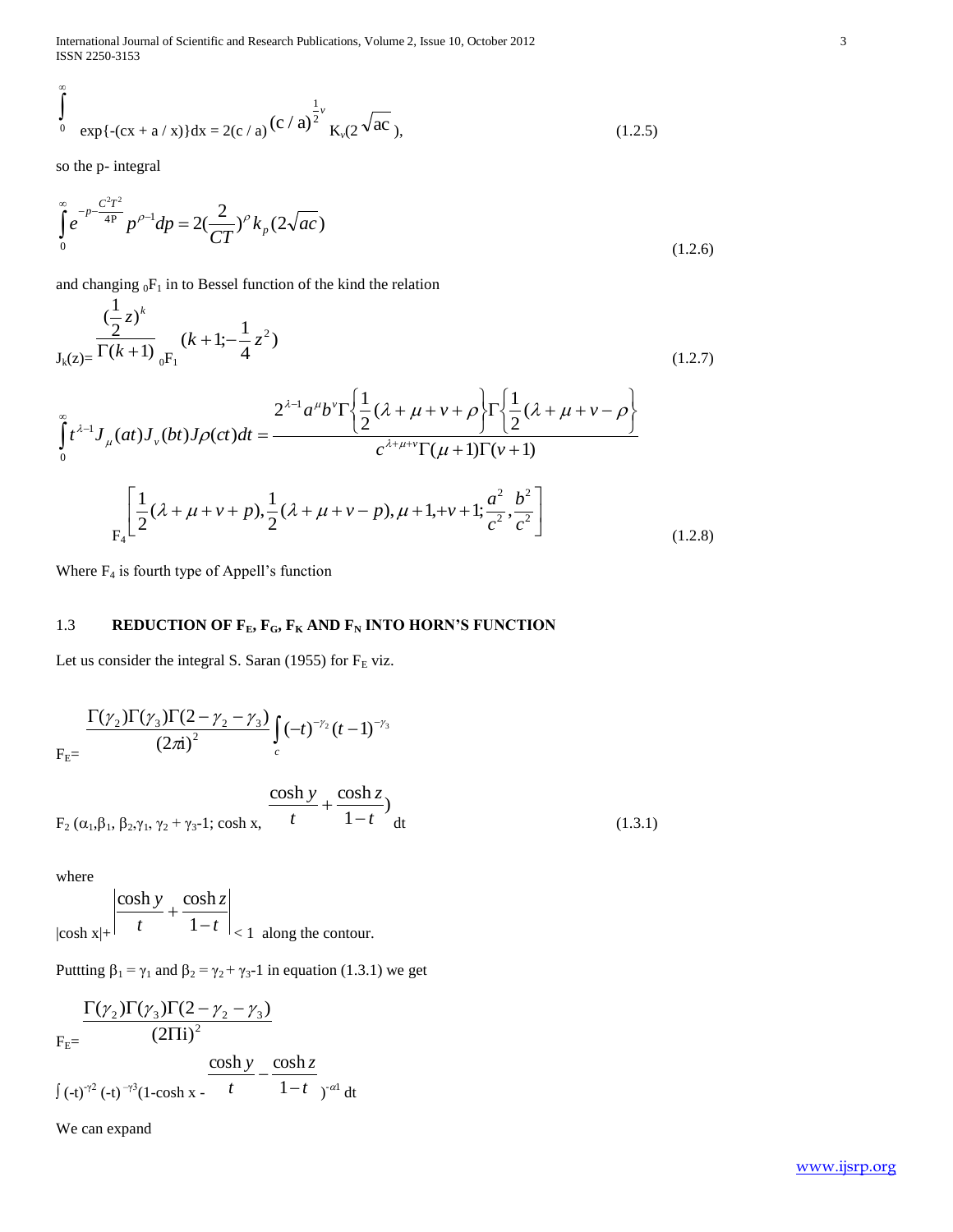International Journal of Scientific and Research Publications, Volume 2, Issue 10, October 2012 4 ISSN 2250-3153

 $(1-cosh x - )$  $t = 1-t$   $e^{-\alpha t} = (1-\cosh x - \cosh y)^{-\alpha t}$  $\frac{\cosh y}{\cosh z} - \frac{\cosh z}{\cosh z}$ 

$$
\sum_{m,n=0}^{\infty} \frac{(a_1)_{m+n}}{m!n!} \left( \frac{\cosh y}{1-\cosh x - \cosh y} \cdot \frac{1-t}{t} \right)^m \left( \frac{\cosh z}{1-\cosh x - \cosh y} \cdot \frac{1}{1-t} \right)^m \dots \tag{1.3.2}
$$

Where

$$
\left|\frac{\cosh y}{1-\cosh x-\cosh y}\cdot\frac{1-t}{t}\right|_{<1,}\left|\frac{\cosh z}{1-\cosh x-\cosh y}\cdot\frac{1}{1-t}\right|_{<1}
$$

along the contour

 $=$   $(1 - \cosh x - \cosh y - \cosh z)^{-\alpha}$ 

$$
\sum_{m,n=0}^{\infty} \frac{(\alpha_1)_{m+n}}{m!n!} \left( \frac{\cosh y}{1-\cosh x-\cosh y-\cosh z} \cdot \frac{1-t}{t} \right)^m \left( \frac{\cosh z}{1-\cosh x-\cosh y-\cosh y} \cdot \frac{1}{1-t} \right)^m \dots (1.3.3)
$$

where

$$
\left|\frac{\cosh y}{1-\cosh x-\cosh y-\cosh z}\cdot\frac{1-t}{t}\right|_{\leq 1 \text{ and,}} \left|\frac{\cosh z}{1-\cosh x-\cosh y-\cosh z}\cdot\frac{1}{1-t}\right|_{\leq 1}
$$

along the contour using (1.3.2) and (1.3.3) and then evaluating the integral, after changing the order of the integration and summation, keeping

$$
\int_{c} (-t)^{\alpha-1} (t-1)^{\beta-1} dt = \frac{(2\pi i)^2}{\Gamma(1-\alpha)\Gamma(1-\beta)\Gamma(\alpha+\beta)}
$$

We will get,

 $F_E(\alpha_1, \alpha_1, \alpha_1, \gamma_1, \gamma_2 + \gamma_3 - 1, \gamma_2 + \gamma_3 - 1, \gamma_1, \gamma_2, \gamma_3, : \cosh x, \cosh y, \cosh z)$  $=$   $(1 - \cosh x - \cosh y)^{-\alpha}$ .  $H_1(1-\gamma_3, \alpha_1, \gamma_2+\gamma_3-1, \gamma_2; \cosh x + \cosh y - 1 \cosh x + \cosh y - 1$  $\frac{\cosh \theta}{1}$  $cosh x + cosh y -1$ cosh  $+\cosh y - 1$ " cosh x + *y*  $\cosh z$  $(1.3.4)$ 

$$
= (1-\cosh x - \cosh y - \cosh z)^{-\alpha!}.
$$
  
\n
$$
\cosh y - \cosh z
$$
  
\n
$$
G_1(\alpha_1, 1-\gamma_2, 1-\gamma_3, 1-\cosh x - \cosh y - \cosh z)
$$
  
\n
$$
\cosh z - \cosh x - \cosh y - \cosh z
$$
  
\n
$$
(1.3.5)
$$

When H<sub>1</sub> and G<sub>1</sub> are defined by Horn (1931)  
\n
$$
\sum_{m,n=0}^{\infty} \frac{(\alpha)_{m+n}(\beta)_{n-m}(\beta')_{m-n}}{m!n!}
$$
\n
$$
G_1(\alpha_1, \beta, \beta'; \cosh x, \cosh y) = \sum_{m,n=0}^{\infty} \frac{(\alpha)_{m-n}(\beta)_{n+m}(\gamma)_n}{m!n! (\delta)_m}
$$
\n
$$
H_1(\alpha, \beta, \gamma, \delta; \cosh x, \cosh y) = \sum_{m,n=0}^{\infty} \frac{(\alpha)_{m-n}(\beta)_{n+m}(\gamma)_n}{m!n! (\delta)_m}
$$
\n
$$
\cosh^m x \cosh^m y \qquad (1.3.7)
$$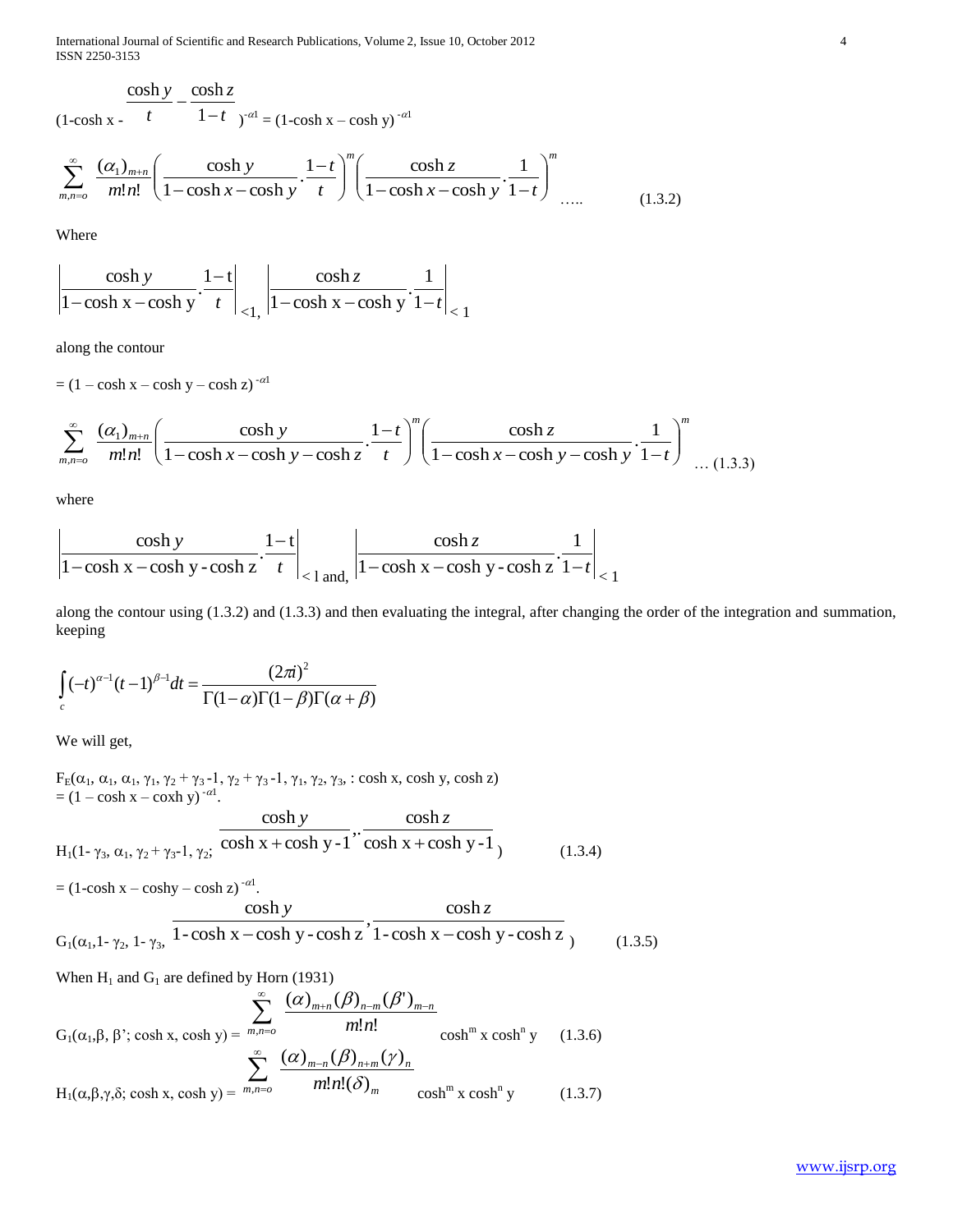International Journal of Scientific and Research Publications, Volume 2, Issue 10, October 2012 5 ISSN 2250-3153

$$
\frac{\cosh y}{1} - \frac{\cosh z}{1}
$$

We also expand (1-cosh x*t t*  $1-t$  )<sup>- $\alpha$ l</sup> by taking = (1-cosh x)<sup>- $\alpha$ l</sup> as factor but that will only reduce F<sub>E</sub> to F<sub>4</sub>.

Similarly, we have  $F_G(\alpha_1, \alpha_1, \alpha_1, \beta_1, \beta_2, \beta_3; \gamma_1, \gamma_2, \gamma_3; \cosh x, \cosh y, \cosh z)$ 

$$
\sum_{m,n=0}^{\infty} \frac{(\alpha_1)_{m+n+p} (\beta_1)_m (\beta_2)_n (\beta_3)_p}{m! n! (\gamma_1)_m (\gamma_2)_{n=p}} \cosh^m x \cosh^n y \cosh^p z \qquad (1.3.8)
$$

absolutely convergent if  $m + n = 1$  and  $m + p = 1$  while

 $|\cosh x| < 1$ ,  $|\cosh y| < 1$ , and  $|\cosh z| < 1$ 

Its Integral representation is given by S. Saran (1955)

$$
F_{G} = \frac{\Gamma(\rho)\Gamma(\rho_1)\Gamma(2-\rho-\rho_1)}{(2\pi i)^2} \int_c (-t)^{-\rho} (t-1)^{-\rho_1}
$$
  
\n
$$
\frac{\cosh x}{2F_1(\rho,\beta_1,\gamma_1)} \frac{\cosh x}{t} \sum_{j \in \Gamma_1(\rho_1;\; \beta_2;\; \beta_2;\;\gamma_2;\; \frac{\cosh y}{1-t} + \frac{\cosh z}{1-t}}{\cosh z} \tag{1.3.9}
$$

$$
\frac{1}{2^{F_1(\alpha,\beta,\ 2\beta;\cosh x)=(1-\frac{1}{2}\cosh x)^{-\alpha}2^{F_1}}}\frac{1}{2}\alpha,\frac{1}{2}\alpha+\frac{1}{2},\beta+\frac{1}{2};\frac{(\cosh x)^2}{(2-\cosh x)^2}
$$
(1.3.10)

absolutely convergent if  $m + n = 1$  and  $m + p = 1$  while  $|\cosh x| < 1$ ,  $|\cosh y| < 1$ , and  $|\cosh z| < 1$ 

It's integral representation is given by

$$
{}_{2}F_{1} (\alpha, \beta, \beta', \beta+\beta'; \cosh x, \cosh y)
$$
  
\n
$$
\cosh x - \cosh y
$$
  
\n
$$
(1-\cosh y)^{-\alpha} {}_{2}F_{1}(\alpha, \beta, \beta+\beta'; \cosh y)
$$
  
\n
$$
(1.3.11)
$$

using (1.3.10) and then taking the new variable of integration u given by  $t = 1/2 \cosh x + (1-1/2 \cosh x)$  u in  $F_G$ 's integral we will get

$$
F_G(\gamma_1 = 2\beta_1) = (1 - \frac{1}{2} \cos h x) \frac{\Gamma(\rho) \Gamma(\rho_1) \Gamma(2 - \rho - \rho_1)}{(2\pi i)^2} \int_c (-u)^{-\rho} (u - 1)^{-\rho_1}
$$
  

$$
= \frac{1}{2} \rho \frac{1}{2} \rho + \frac{1}{2} ; \beta + \frac{1}{2} ; \frac{(\cosh x)^2}{(2 - \cosh x)^2 u^2}
$$
  

$$
= \frac{\cosh x}{\Gamma_1(\rho, \beta_2, \beta_3, \gamma_3;)} \frac{\cosh x}{(1 - \frac{\cosh x}{2})(1 - u)} \frac{\cosh z}{(1 - \frac{\cosh x}{2})(1 - u)}
$$
  

$$
= \frac{\cosh x}{2} \frac{\cosh x}{2} \frac{\cosh x}{2} \frac{\cosh x}{2} \frac{\cosh x}{2} \frac{\cosh x}{2} \frac{\cosh x}{2} \frac{\cosh x}{2} \frac{\cosh x}{2} \frac{\cosh x}{2} \frac{\cosh x}{2} \frac{\cosh x}{2} \frac{\cosh x}{2} \frac{\cosh x}{2} \frac{\cosh x}{2} \frac{\cosh x}{2} \frac{\cosh x}{2} \frac{\cosh x}{2} \frac{\cosh x}{2} \frac{\cosh x}{2} \frac{\cosh x}{2} \frac{\cosh x}{2} \frac{\cosh x}{2} \frac{\cosh x}{2} \frac{\cosh x}{2} \frac{\cosh x}{2} \frac{\cosh x}{2} \frac{\cosh x}{2} \frac{\cosh x}{2} \frac{\cosh x}{2} \frac{\cosh x}{2} \frac{\cosh x}{2} \frac{\cosh x}{2} \frac{\cosh x}{2} \frac{\cosh x}{2} \frac{\cosh x}{2} \frac{\cosh x}{2} \frac{\cosh x}{2} \frac{\cosh x}{2} \frac{\cosh x}{2} \frac{\cosh x}{2} \frac{\cosh x}{2} \frac{\cosh x}{2} \frac{\cosh x}{2} \frac{\cosh x}{2} \frac{\cosh x}{2} \frac{\cosh x}{2} \frac{\cosh x}{2} \frac{\cosh x}{2} \frac{\cosh x}{2} \frac{\cosh x}{2} \frac{\cosh x}{2} \frac{\cosh x}{2} \frac{\cosh x}{2} \frac{\cosh x}{2} \frac{\cosh x}{2} \
$$

Now using (1.3.11) after putting  $\gamma_2 = \beta_2 + \beta_3$  and introducing a new variable of integration *v* given by:

$$
\frac{1}{v} = (1 - \cosh z) - \frac{1}{2} \cosh x
$$
\n
$$
(1 - v)/(1 - 2 \cosh x) \tag{1.3.13}
$$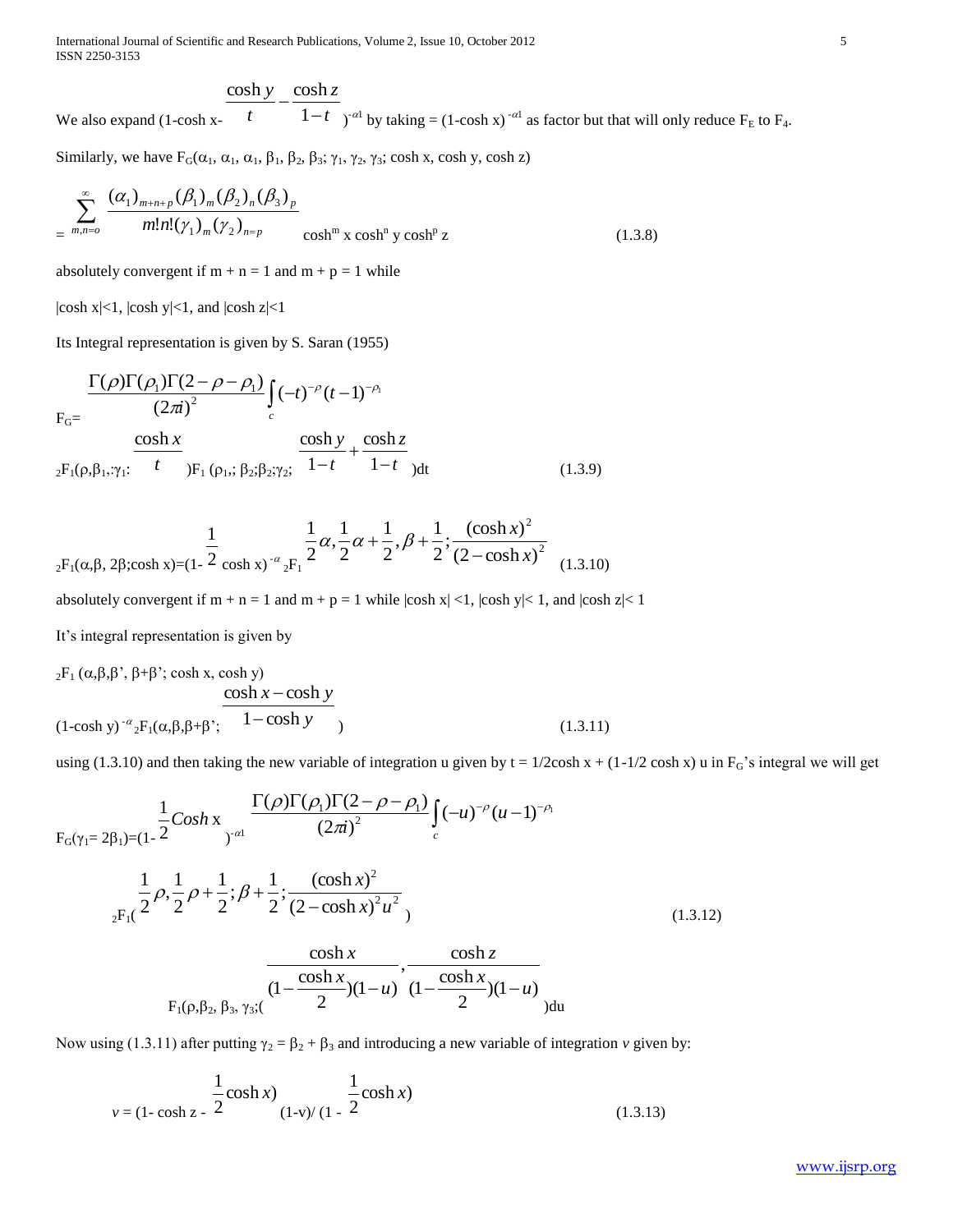International Journal of Scientific and Research Publications, Volume 2, Issue 10, October 2012 6 ISSN 2250-3153

# We will get, on Integration

 $F_G(\alpha_1, \alpha_1, \alpha_1, \beta_1, \beta_2, \beta_3, 2\beta_1, \beta_2, +\beta_3, \beta_2 + \beta_3; \cosh x, \cosh y, \cosh z)$  $= (1 - \cosh z - 2 \cosh x)^{-\alpha}$ 1  $H_4(\alpha_1, \beta_2, \beta_1 + 2)$ 1 ,  $\beta_{2}$ , +  $\beta_{3}$ ; cosh x) 2  $(1-\cosh z - \frac{1}{2})$  $\frac{\cosh y - \cosh z}{1}$ 4(2 - coshx - 2coshz)  $\cosh^2 x$ 2 2  $(1.3.14)$ 

where

$$
H_4(\alpha, \beta, \gamma, \delta; \cosh x, \cosh y) = \sum_{m,n=0}^{\infty} \frac{(\alpha)_{2m+n} (\beta)_n}{m! n! (\gamma)_m (\delta)_n} \cosh^m x \cosh^n y \qquad (1.3.15)
$$

We will now consider the integral S. Saran (1955) for  $F_k$  to show that

 $F_K(\alpha_1, \alpha_2, \alpha_3, \gamma_1+\gamma_3-1, \gamma_2, \gamma_1+\gamma_3-1; \gamma_1, \gamma_2, \gamma_3$ ; cosh x, cosh y, cosh z)  $=$   $(1 - \cosh y - \cosh y z)^{-\alpha/2}$ (1.3.16)

$$
\frac{\cosh x}{H_2(1-\gamma_1, \alpha_2, \alpha_1, \gamma_1+\gamma_3-1, \gamma_3; \cosh y + \cosh z - 1}, -\cosh x}
$$
  
=  $(1 - \cosh x)^{-\alpha 1} (1 - \cosh y)^{-\alpha 2}$ 

$$
H_2(1-\gamma_3, \alpha_1, \alpha_2, \gamma_1+\gamma_3-1, \gamma_1; \frac{\cosh z}{\cosh y - 1}, \frac{\cosh z}{\cosh y - 1})
$$
 (1.3.17)

 $=$  (1-cosh x)<sup>- $\alpha$ 1</sup> (1-cosh y – cosh z)<sup>- $\alpha$ 2</sup>

$$
\frac{\cosh z}{G_2(\alpha_1, \alpha_2, 1-\gamma_1, 1-\gamma_3)} \cdot \frac{\cosh z}{1-\cosh y}, \frac{\cosh z}{1-\cosh y - \cosh z}
$$
 (1.3.18)

where  $H_2$  and  $G_2$  are defined by

$$
H_2(\alpha, \beta, \gamma, \delta; \theta; \cosh x, \cosh y) = \frac{\sum_{m,n=0}^{\infty} \frac{(\alpha)_{m-n} (\beta)_m (\gamma)_n (\delta)_n}{m! n! (\theta)_m} \cosh^m x \cosh^n y \quad (1.3.19)
$$

and

$$
G_2(\alpha, \alpha^*, \beta, \beta^* \cosh x, \cosh y) = {}^{m,n=o} \frac{\binom{\infty}{2m} (\alpha)_m (\beta)_{n-m} (\beta)_{m-n}}{m! n!} \cosh^m x \cosh^m y \quad (1.3.20)
$$

 $F_K(\alpha_1, \alpha_2, \alpha_2, \beta_1, \beta_2, \beta_1, 2\alpha_1, \beta_2, \beta_3)$ ; cosh x, cosh y, cosh z)

$$
= (1 - \frac{1}{2} \cosh x)^{-\beta} (1 - \cosh y)^{-\alpha 2}
$$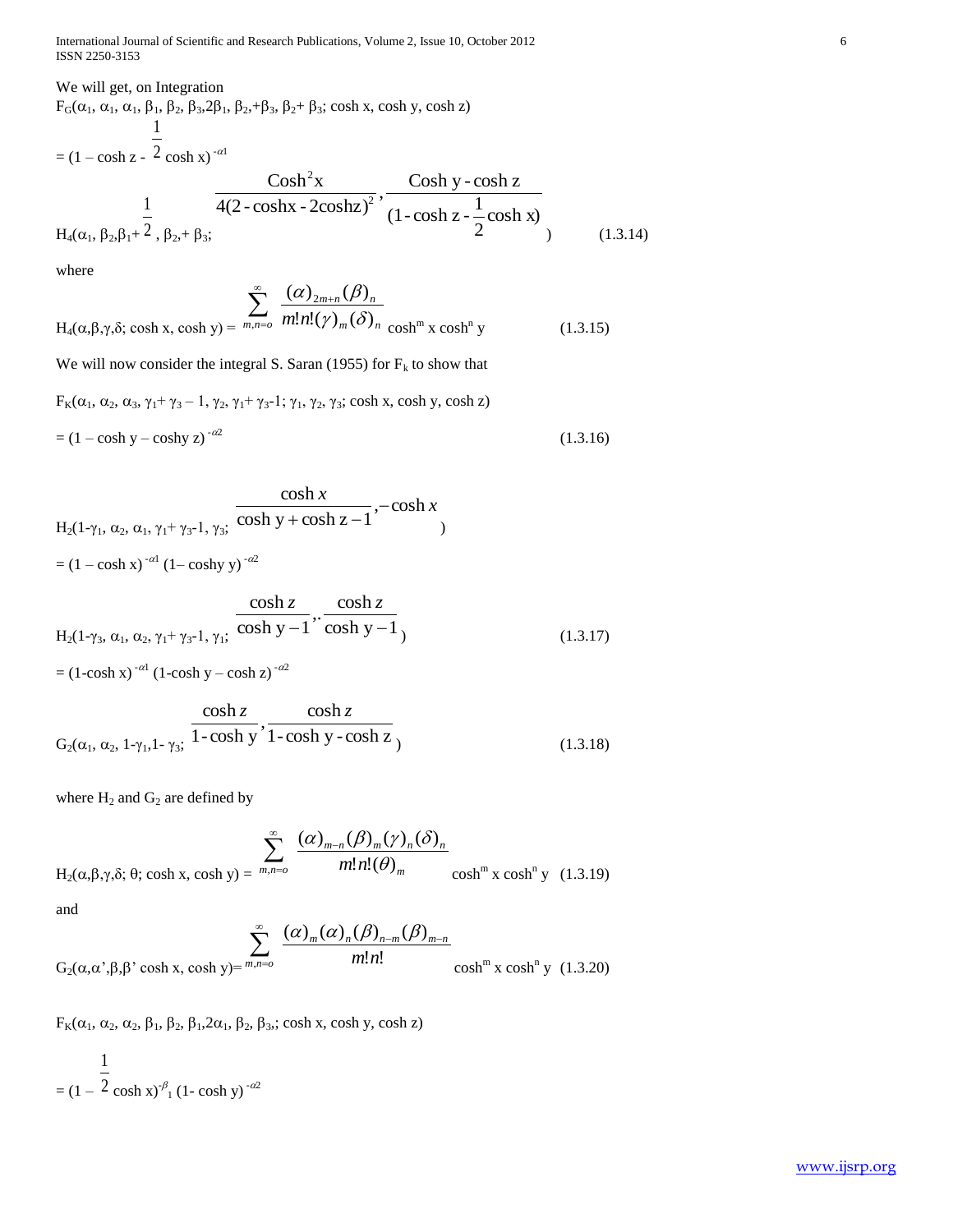International Journal of Scientific and Research Publications, Volume 2, Issue 10, October 2012 7 ISSN 2250-3153

$$
\frac{\cosh^2 x}{4(2-\cosh x)^2}, \frac{\cosh z}{(1-\frac{1}{2}\cosh x)(1-\cosh y)}
$$
  
H<sub>4</sub> ( $\beta_1$ ,  $\alpha_2$ ,  $\alpha_1 + \frac{1}{2}$ ,  $\gamma_3$ ; (1.3.21)

This leads to Erdelyi's (1948) when  $y = 0$ 

To prove these we know that  $F_K(\alpha_1, \alpha_2, \alpha_2, \beta_1, \beta_2, \beta_1; \gamma_1, \gamma_2, \gamma_3; \cosh x, \cosh y, \cosh z)$ 

$$
\sum_{m,n=0}^{\infty} \frac{(\alpha_1)_m (\alpha_2)(\beta_1)_{m+p} (\beta_2)_n}{m!n!p!(\gamma_1)_m (\gamma_2)_n (\gamma_3)_p}, \cosh^m x \cosh^p y \cosh^p z \qquad (1.3.22)
$$

absolutely convergent if  $p = (1-m)$  (1-n) where

 $|\cosh x| < 1$ ,  $|\cosh y| < 1$ , and  $|\cosh z| < 1$ 

 $F_K(\alpha_1, \alpha_2, \alpha_2, \beta_1, \beta_2, \beta_1; γ_1, γ_2, γ_3; cosh x, cosh y, cosh z)$ 

$$
= \frac{\Gamma(\rho)\Gamma(\rho_1)\Gamma(2-\rho-\rho_1)}{(2\pi i)^2} \int_c (-t)^{-\rho} (t-1)^{-\rho_1}
$$
  
= 
$$
\frac{1}{2F_1(\rho,\alpha_1;\gamma_1+2)} \frac{\cosh x}{t} \sum_{j,F_2(\alpha_2,\beta_2,\rho_1,\gamma_2,\gamma_3;\cosh y)} \frac{\cosh y}{(1-t)} dt
$$
 (1.3.23)

|1|>|cosh x| and |cosh z/1– t|< 1-|cosh y| along the contour and  $\beta_1 = \rho + \rho_1 - 1$  putting  $\gamma_2 = \beta_2$  and  $\gamma_3 = \rho_1$  we have

$$
\frac{\cosh z}{F_2(\alpha_2, \beta_2, \rho_1, \rho_2, \rho_1; \cosh y)} \cdot \frac{\cosh z}{(1-t)} = (1 - \cosh z)^{-\alpha_2}
$$
\n
$$
= (1 - \cosh y - \cosh z)^{-\alpha_2} \frac{\sum_{m=0}^{\infty} \frac{(\alpha_2)_m}{m!} (\frac{\cosh z}{1 - \cosh y - \cosh z}) \cdot \frac{t}{1-t}}{1 - \cosh y - \cosh z} \cdot \frac{1}{1-t} \text{ (1.3.24)}
$$
\n
$$
= (1 - \cosh y)^{-\alpha_2} \frac{\sum_{m=0}^{\infty} \frac{(\alpha_2)_m}{m!} (\frac{\cosh z}{1 - \cosh y - \cosh z}) \cdot \frac{t}{1-t}}{1 - \cosh y - \cosh z} \cdot \frac{1}{1-t} \text{ (1.3.25)}
$$
\n
$$
\frac{\cosh x}{1 - \cosh x} = (1 - \frac{\cosh x}{1 - \cosh x})^{-\alpha_2} \tag{1.3.25}
$$

 $_2F_1$  ( $\rho$ ,  $\alpha$ <sub>1,</sub>  $\rho$ ; coshy, *t*

$$
= (1 - \cosh x)^{-\alpha 1} \sum_{m=0}^{\infty} \frac{(\alpha_2)_m}{m!} \left(\frac{\cosh x}{1 - \cosh x} \cdot \frac{1}{1 - t}\right)^m
$$
\n(1.3.26)

 $(1.3.27)$ 

Thus if  $\beta_1 = \gamma_1 + \gamma_3 - 1$  and  $\beta_2 = \gamma_2$  we will have

$$
F_{K} = \frac{\Gamma(\gamma_1)\Gamma(\gamma_3)\Gamma(2-\gamma_1-\gamma_3)}{(2\pi i)^2} \int_c (-t)^{-\gamma_1} (t-1)^{-\gamma_3}
$$
  

$$
(1 - \frac{\cosh y}{t})^{-\alpha_1} (1 - \cosh y - \frac{\cosh z}{1-t})^{-\alpha_2} dt
$$

*t*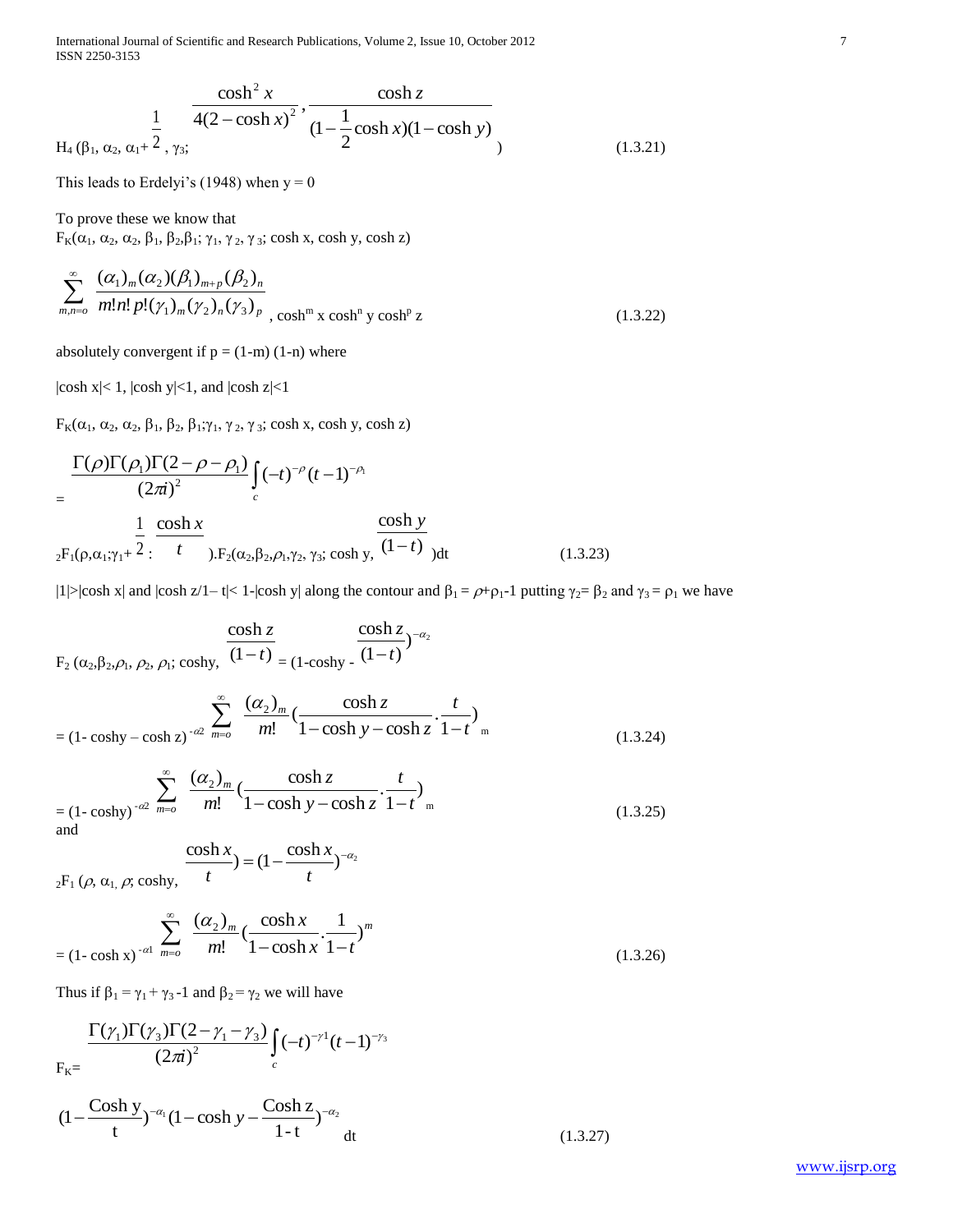Now writing down the expansion (1.3.24) and

$$
\frac{\cosh y}{(1 - t)^{-\alpha}} \sum_{j = m = 0}^{\infty} \frac{(\alpha_1)_m}{m!} \left(\frac{\cosh x}{t}\right)_m
$$
\n(1.3.28)

and the integrating term by term by term we will be table to prove  $(1.3.16) - (1.3.24)$  can also be proved by applying  $(1.3.24)$  and (1.3.26) and then integrating term by term.

Application of  $(1.3.25)$  and  $(1.3.26)$  will prove  $(1.3.17)$  the proof of  $(1.3.21)$  is however, similar to  $(1.3.14)$ .

We can also prove the following results for  $F_N$ 

 $F_N(\alpha_1,\gamma_2, \gamma_2, \gamma_1+k-1-\beta_2, \gamma_1+k-1; \gamma_1, \gamma_2; \gamma_3)$ ; cosh x, cosh y, cosh z)

 $= (1-\cosh x)^{-\alpha 1} (1-\cosh y)^{-\beta 2}$ 

$$
\frac{\cosh x}{\text{H}_2(1-\text{k}, \alpha_1,\text{k}, \gamma_1+\text{k-1}, \gamma_2)} \frac{\cosh x}{\cosh x - 1}, -\cosh z \tag{1.3.29}
$$

 $= (1-\cosh x)^{-\alpha 1} (1-\cosh y)^{-\beta 2}$ 

$$
\frac{\cosh x}{G_2(\alpha_1, k, 1 - \gamma_1, 1 - k; \frac{1 - \cosh x}{1 - \cosh x}, \frac{\cosh z}{1 - \cosh z})}
$$
(1.3.30)

 $F_N(\alpha_1, \alpha_2, \alpha_2, \beta_1, \beta_2, \beta_1, \gamma_1, \gamma_2, \gamma_3$ ; cosh x, cosh y, cosh z)

$$
\sum_{m,n=0}^{\infty} \frac{(a_1)_m (\alpha)_2 (\beta_1)_{m+p} (\beta_2)_n}{m! n! p! (\gamma_1)_m (\gamma_2)_{n+p}} \cosh^m x \cosh^n y \cosh^p z \qquad (1.3.31)
$$

absolutely convergent if  $m+p = 1$  and  $n = 1$ 

where  $|\cosh x| < 1$ ,  $|\cosh y| < 1$ , and  $|\cosh z| < 1$  and

it's integral representations

 $F_N(\alpha_1, \alpha_2, \alpha_2, \beta_1, \beta_2, \beta_1, \gamma_1, \gamma_2, \gamma_3; \cosh x, \cosh y, \cosh z)$ 

$$
= \frac{\Gamma(\rho)\Gamma(\rho_1)\Gamma(2-\rho-\rho_1)}{(2\pi i)^2} \int_c (-t)^{-\rho} (t-1)^{-\rho_1}
$$
  
=  $\frac{\cosh x}{2F_1(\rho, \alpha_1, \gamma_1; t)} \frac{\cosh x}{t} \Big|_{F_2(\alpha_2, \beta_2, \rho_1, \gamma_2; \cosh y, \frac{\cosh z}{(1-t)} dt}$  (1.3.32)

Where  $\beta$ 1=  $\rho$ + $\rho$ 1-1 and  $|t|$ > $|coshx|$  and  $|1-t|$ > $|cosh z|$  along the contour.

#### II. REDUCIBLE CASES FOR THE QARDRUPLE HYPERGEOMETRIC FUNCTION

#### **2.1 INTRODUCTION**

 The various Hypergeometric function of four variables are studied earlier by H. Exton, H. Srivastava and many others. Here all 21 functions are given below in the terms of a table.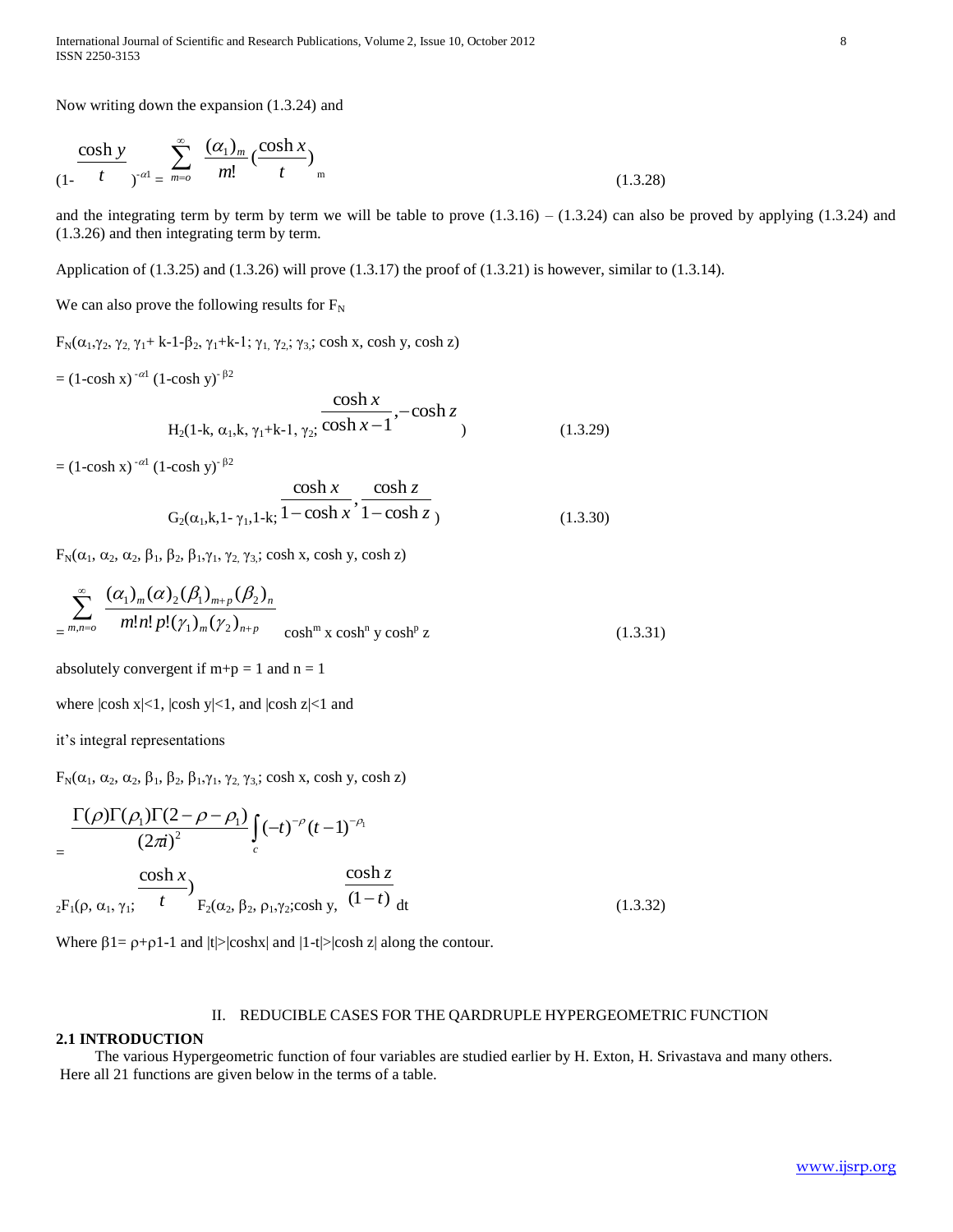| 1  | $K_1$ (a,a,a,a;b,b,b,c;d,e <sub>1</sub> ,e <sub>2</sub> ,d; x,y,z,t)                                                                                        | $= \sum \frac{(a, k + m + n + p)(b, k + m + n)(c, p)x^{k}y^{m}z^{n}t^{p}}{(d, k + p)(e, m)(e, n)k!m!n!p!}$                                                               |
|----|-------------------------------------------------------------------------------------------------------------------------------------------------------------|--------------------------------------------------------------------------------------------------------------------------------------------------------------------------|
| 2. | $K_2$ (a,a,a,a;b,b,b,c;d <sub>1</sub> ,d <sub>2</sub> ,d <sub>3</sub> ,d <sub>4</sub> ; x,y,z,t)                                                            | $=\sum \frac{(a, k+m+n+p)(b, k+m+n)(c, p)x^{k}y^{m}z^{n}t^{p}}{(d_{1}, k)(d_{2}, m)(d_{3}, n)(d_{4}, p)k!m!n!p!}$                                                        |
| 3  | $K_3$ (a,a,a,a;b <sub>1</sub> ,b <sub>1</sub> ,b <sub>2</sub> ,b <sub>2</sub> ,;c <sub>1</sub> ,c <sub>2</sub> ,c <sub>2</sub> ,c <sub>1</sub> ; x,y,z,t)   | $= \sum \frac{(a, k + m + n + p)(b_1, k + m)((b_2, n + p)x^k y^m z^n t^p)}{(c_1, k + p)(c_2, m + n)k!m!n!p!}$                                                            |
| 4  | $K_4$ (a,a,a,a;b <sub>1</sub> ,b <sub>1</sub> ,b <sub>2</sub> , b <sub>2</sub> ;c,d <sub>1</sub> ,d <sub>2</sub> ,c; x,y,z,t)                               | $= \sum \frac{(a, k + m + n + p)(b_1, k + m)((b_2, n + p)x^k y^m z^n t^p)}{(c, k + p)(d_1, m)(d_2, n)k!m!n!p!}$                                                          |
| 5  | $K_5$ (a,a,a,a;b <sub>1</sub> ,b <sub>1</sub> ,b <sub>2</sub> , b <sub>2</sub> ;c <sub>1</sub> ,c <sub>2</sub> ,c <sub>3</sub> ,c <sub>4</sub> ; x,y,z,t)   | $= \sum \frac{(a, k + m + n + p)(b_1, k + m)((b_2, n + p)x^k y^m z^n t^p)}{(c_1, k)(c_2, m)(c_3, n)(c_4, p)k!m!n!p!}$                                                    |
| 6  | $K_6$ (a,a,a,a;b,b,c <sub>1</sub> ,c <sub>2</sub> ;e,d,d,d; x,y,z,t)                                                                                        | = $\sum$ (a, k + m + n + p)(b, k + m)(c <sub>1</sub> , n)(c <sub>2</sub> , p)x <sup>k</sup> y <sup>m</sup> z <sup>n</sup> t <sup>p</sup><br>(e, k)(d, m + n + p)k!m!n!p! |
| 7. | $K_7$ (a,a,a,a;b,b,c <sub>1</sub> ,c <sub>2</sub> ,d <sub>1</sub> ,d <sub>2</sub> ,d <sub>1</sub> ,d <sub>2</sub> ; x,y,z,t)                                | $= \sum \frac{(a, k + m + n + p)(b, k + m)(c_1, n)(c_2, p)x^k y^m z^n t^p}{(d_1, k + n)(d_2, m + p)k!m!n!p!}$                                                            |
| 8. | $K_8$ (a,a,a,a;b,b,c <sub>1</sub> ,c <sub>2</sub> ;d,e <sub>1</sub> ,d,e <sub>2</sub> ; x,y,z,t)                                                            | $= \sum \frac{(a, k + m + n + p)(b, k + m)(c_1, n)(c_2, p)x^k y^m z^n t^p}{(d, k + n)(e_1, m)(e_2, n)k! m! n! p!}$                                                       |
| 9. | $K_9$ (a,a,a,a;b,b,c <sub>1</sub> ,c <sub>2</sub> ,e <sub>1</sub> ,e <sub>2</sub> ,d,d; x,y,z,t)                                                            | $= \sum \frac{(a, k + m + n + p)(b, k + m)(c_1, n)(c_2, p)x^k y^m z^n t^p}{(e_1, k)(e_2, m)(d, n + p)k!m!n!p!}$                                                          |
| 10 | $K_{10}$ (a,a,a,a;b,b,c <sub>1</sub> ,c <sub>2</sub> ;d <sub>1</sub> ,d <sub>2</sub> ,d <sub>3</sub> ,d <sub>4</sub> ; x,y,z,t)                             | $=\sum \frac{(a, k+m+n+p)(b, k+m)(c_1, n)(c_2, p)x^k y^m z^n t^p}{(d_1, k)(d_2, m)(d_3, n)(d_4, p)k!m!n!p!}$                                                             |
| 11 | $K_{11}$ (a,a,a,a;b <sub>1</sub> ,b <sub>2</sub> ,b <sub>3</sub> ,b <sub>4</sub> ,c,c,c,d; x,y,z,t)                                                         | $= \sum \frac{(a, k + m + n + p)(b_1, k)(b_2, m)(b_3, n)(b_4, p)x^k y^m z^n t^p}{(c, k + m + n)(d, p)k!m!n!p!}$                                                          |
| 12 | $K_{12}$ (a,a,a,a;b <sub>1</sub> ,b <sub>2</sub> ,b <sub>3</sub> ,b <sub>4</sub> ,c <sub>1</sub> ,c <sub>1</sub> ,c <sub>2</sub> ,c <sub>2</sub> ; x,y,z,t) | $= \sum \frac{(a, k + m + n + p)(b_1, k)(b_2, m)(b_3, n)(b_4, p)x^k y^m z^n t^p}{(c_1, k + m)(c_2, n + p)k!m!n!p!}$                                                      |
| 13 | $K_{13}$ (a,a,a,a;b <sub>1</sub> ,b <sub>2</sub> ,b <sub>3</sub> ,b <sub>4</sub> ,c,c,d <sub>1</sub> ,d <sub>2</sub> ; x,y,z,t)                             | $=\sum \frac{(a, k + m + n + p)(b_1, k)(b_2, m)(b_3, n)(b_4, p)x^k y^m z^n t^p}{(c, k + m)(d_1, n)(d_2, p)k!m!n!p!}$                                                     |
| 14 | $K_{14}$ (a,a,a,c <sub>3</sub> ;b,c <sub>1</sub> ,c <sub>1</sub> ,b;d,d,d,d; x,y,z,t)                                                                       | $= \sum \frac{(a, k + m + n)(c_3, p)(b, k + p)(c_1, m + n)x^{k}y^{m}z^{n}t^{p}}{(d, k + m + n + p))k!m!n!p!}$                                                            |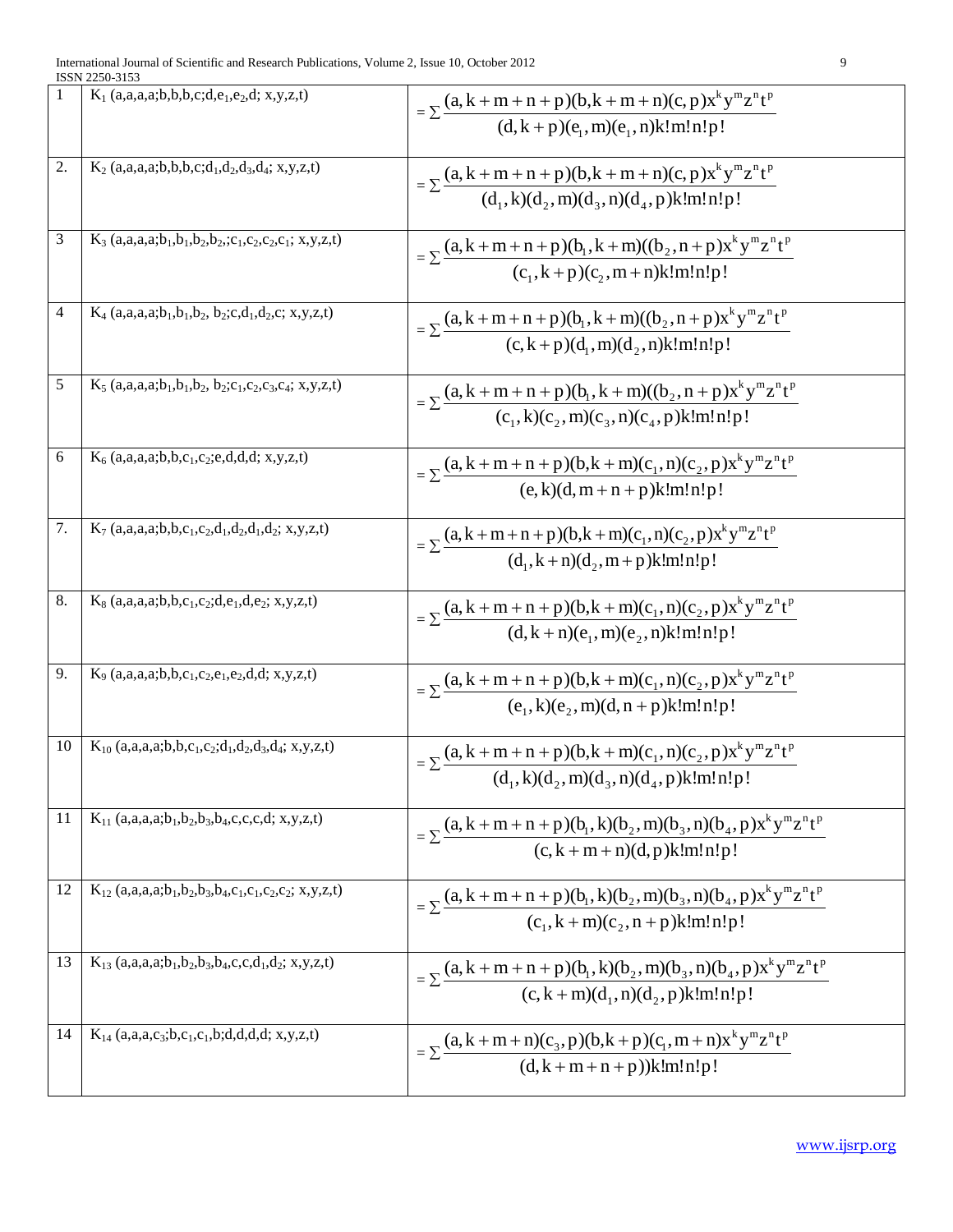|    | LOON 2230-3133                                                                                                                                                |                                                                                                                                  |  |  |
|----|---------------------------------------------------------------------------------------------------------------------------------------------------------------|----------------------------------------------------------------------------------------------------------------------------------|--|--|
| 15 | $K_{15}$ (a,a,a,b <sub>5</sub> ;b <sub>1</sub> ,b <sub>2</sub> ,b <sub>3</sub> ,b <sub>4</sub> ;c,c,c,c; x,y,z,t)                                             | $= \sum \frac{(a, k + m + n)(b_5, p)(b_1, k)(b_2, m)(b_3, n)(b_4, p)x^k y^m z^n t^p}{(c, k + m + n + p))k!m!n!p!}$               |  |  |
| 16 | $K_{16}$ (a <sub>1</sub> ,a <sub>2</sub> ,a <sub>3</sub> ,a <sub>4</sub> ;b; x,y,z,t)                                                                         | $= \sum \frac{(a_1, k+m)(a_2, k+n)(a_3, n+p)(a_4, n+p)x^k y^m z^n t^p}{(c, k+m+n+p))k!m!n!p!}$                                   |  |  |
| 17 | $K_{17}$ (a <sub>1</sub> ,a <sub>2</sub> ,a <sub>3</sub> ,b <sub>1</sub> ,b <sub>2</sub> ;c; x,y,z,t)                                                         | $= \sum \frac{(a_1, k+m)(a_2, k+n)(a_3, n+p)(b_1, p)(b_2, p)x^k y^m z^n t^p}{(c, k+m+n+p))k!m!n!p!}$                             |  |  |
| 18 | $K_{18}$ (a <sub>1</sub> ,a <sub>2</sub> ,a <sub>3</sub> ,b <sub>1</sub> ,b <sub>2</sub> ;c; x,y,z,t)                                                         | $=\sum_{i=1}^{\infty} \frac{(a_1, k+m)(a_2, k+p)(a_3, m+n)(b_1, n)(b_2, p)x^k y^m z^n t^p}{2m}$<br>$(c, k + m + n + p))k!m!n!p!$ |  |  |
| 19 | $K_{19}$ (a <sub>1</sub> ,a <sub>2</sub> ,b <sub>1</sub> ,b <sub>2</sub> ,b <sub>3</sub> ,b <sub>4</sub> ;c; x,y,z,t)                                         | $= \sum \frac{(a_1, k+m)(a_2, k+n)(b_1, m)(b_2, n)(b_3, p)x^k y^m z^n t^p}{(c, k+m+n+p))k!m!n!p!}$                               |  |  |
| 20 | $K_{20}$ (a <sub>1</sub> ,a <sub>2</sub> ,b <sub>3</sub> ,b <sub>4</sub> ;b <sub>1</sub> ,b <sub>2</sub> , a <sub>2</sub> , a <sub>2</sub> ;c,c,c,c; x,y,z,t) | $= \sum \frac{(a_1, k)(a_2, m)(b_3, n)(b_4, p)(b_1, k)(b_2, m)(a_2, n+p)x^k y^m z^n t^p}{(c, k+m+n+p))k!m!n!p!}$                 |  |  |
| 21 | $K_{21}$ (a,a,b <sub>6</sub> ,b <sub>5</sub> ;b <sub>1</sub> ,b <sub>2</sub> , b <sub>3</sub> , b <sub>4</sub> ;c,c,c,c; x,y,z,t)                             | $=\sum \frac{(a, k+m)(b_6, n)(b_5, p)(b_1, k)(b_2, m)(b_3, n)(b_4, p)x^k y^m z^n t^p}{(c, k+m+n+p))k!m!n!p!}$                    |  |  |

All results are having convergent conditions and restrictions on parameters including variables due to Exton (1972)

As far as known to me all the results investigation in this journal are new and interesting which have a wide range of application in the field mathematical series

# **2.2 In this Section Quadruple hypergeometric function reduced to the hypergeometric function of one variable.**

**(1) Theorem :** By specializing the parameters of  $K_{14}$ , we obtain the following

 $F(1, a, a, 1; b_1, b_2, b_1, b_2; b_1, b_2 + b_1 + b_2, b_1 + b_2, b_1 + b_2; x, y, z, t)$ 

$$
= (x + y - xy)^{-1} (z + t - zt)^{-1}.
$$
  
\n[x<sub>2</sub>F<sub>1</sub>(b<sub>1</sub>+p,a<sub>2</sub>+p;b<sub>1</sub>+b<sub>2</sub>+p+q;x)+y<sub>2</sub>F<sub>1</sub>(b<sub>2</sub>+q,a<sub>2</sub>+p;b<sub>1</sub>+b<sub>2</sub>+p+q;y)]  
\n.[z<sub>2</sub>F<sub>1</sub>(b<sub>1</sub>,a<sub>2</sub>;b<sub>1</sub>+b<sub>2</sub>;z)+y<sub>2</sub>F<sub>1</sub>(b<sub>2</sub>,a<sub>2</sub>,b<sub>1</sub>+b<sub>2</sub>;t)] (2.2.1)

condition and restrictions are given in Exton (1972)

proof:

 $F(1,a_2,a_2,1;b_1, b_2, b_1, b_2, ;b_1+b_2, b_1+b_2, b_1+b_2, b_1+b_2; x, y, z,t)$ 

$$
\sum_{m,n,p,q=0}^{\infty} \frac{(1)_m (a_2)_{n+p} (1)_q (b_1)_{m+p} (b_2)_{n+q}}{(b_1+b_2)_{m+n+p+q}} \frac{x^m y^n z^p t^q}{m! n! p! q!}
$$
\n(2.2.2)

$$
\sum_{m,n,p,q=0}^{\infty} \frac{m!(a_2)_{n+p} (1)_q (b_1+p)_m (b_1)_p (b_2+q)_n (b_2)_q}{(b_1+b_2+p+q)_{m+n} (b_1+b_2)_{m+n}} \frac{x^m y^n z^p t^q}{m! n! p! q!}
$$

www.ijsrp.org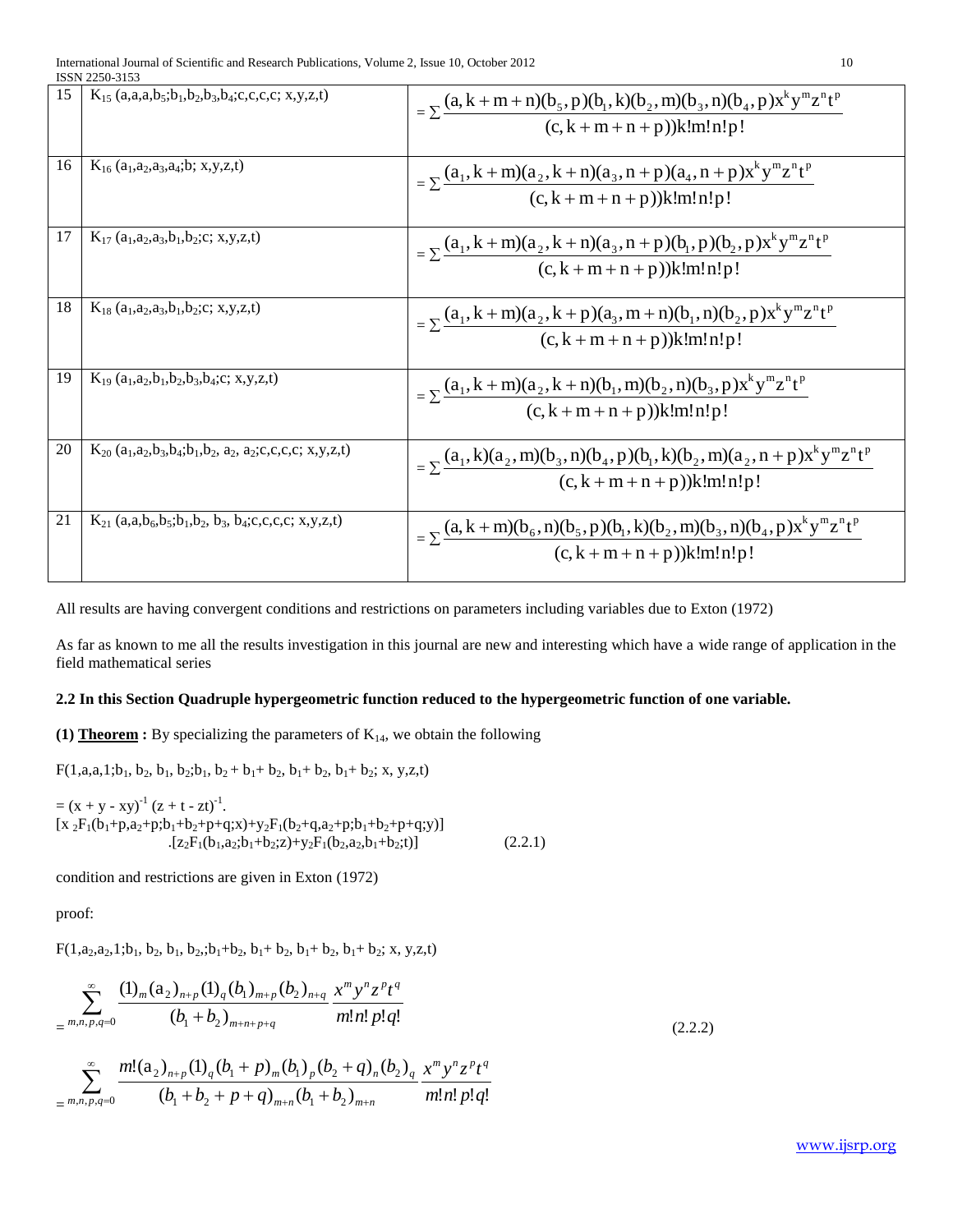International Journal of Scientific and Research Publications, Volume 2, Issue 10, October 2012 11 ISSN 2250-3153

$$
\sum_{m,n=0}^{\infty} \left[ \frac{(b_1 + p)_m (b_2 + q)_n x^m y^n}{(b_1 + b_2 + p + q)_{m+n}} \right] \frac{(a_2 + p)_n}{n!} \sum_{p,q=0}^{\infty} \left[ \frac{(b_1)_p (b_2)_q z^p t^q}{(b_1 + b_2 + p + q)_{m+n}} \right] \frac{(a_2)_p (1)_q}{n! q!} \tag{2.2.3}
$$

by virtue of the result the to carlitz formula in the term

$$
\sum_{m,n=0}^{\infty} \left[ \frac{(\alpha)_m (\beta)_n x^m y^n}{(\alpha + \beta)_{m+n}} \right]_{=(x+y-xy)^{-1}} \sum_{m=0}^{\infty} \left[ \frac{(\alpha)_n x^{n+1}}{(\alpha + \beta)_n} \right]_{+\infty}^{\infty} \left[ \frac{(\beta)_n y^{n+1}}{(\alpha + \beta)_n} \right]
$$

We have equation (2.2.3) in the term

$$
= (x + y - xy)^{-1} \left[ \sum_{n=0}^{\infty} \frac{(b_1 + p)_n x^{n+1}}{(b_1 + b_2 + p + q)_n} + \sum_{n=0}^{\infty} \frac{(b_2 + q)_n y^{n+1}}{(b_1 + b_2 + p + q)_n} \right] \frac{(a_2 + p)_n}{n!}
$$
  

$$
\cdot (z + t - zt)^{-1} \left[ \sum_{p=0}^{\infty} \frac{(b_1)_p z^{p+1}}{(b_1 + b_2)_p} + \sum_{p=0}^{\infty} \frac{(b_2)_p t^{q+1}}{(b_1 + b_2)_p} \right] \frac{(a_2)_p}{p!}
$$
  

$$
= (x + y - xy)^{-1} (z + t - zt)^{-1} \left[ x \sum_{n=0}^{\infty} \frac{(b_1 + p)_n (a_2 + p)_n x^n}{(b_1 + b_2 + p + q)_n n!} + y \sum_{n=0}^{\infty} \frac{(b_2 + q)_n (a_2 + p)_n y^n}{(b_1 + b_2 + p + q)_n n!} \right]
$$
  

$$
\left[ z \sum_{p=0}^{\infty} \frac{(b_1)_p (a_2)_p z^p}{(b_1 + b_2)_p p!} + t \sum_{p=0}^{\infty} \frac{(b_2)_p (a_2)_p t^q}{(b_1 + b_2)_p p!} \right]
$$

then theorem follows

 $F(1, a_2, a_2, 1; b_1, b_2, b_1, b_2; b_1+b_2, b_1+b_2, b_1+b_2, b_1+b_2; x, y, z, t)$  $=(x + y - xy)^{-1} (z + t - zt)^{-1}$ 

 $[x_2F_1(b_1+p,a_2+p;b_1+b_2+p+q;x)+y_2F_1(b_2+q,a_2+p;b_1+b_2+p+q;y)].$  $[z_2F_1(b_1,a_2;b_1+b_2;z)+y_2F_1(b_2,a_2,b_1+b_2;t)]$ 

The completes the derivation of (2.2.1).

(2) **Theorem** by specializing the parameters of  $K_{14}$ , we obtain the following.

(i)  $F(1, a_2, a_2, 1; b_1, b_2, b_1, b_2; b_1 + b_2, b_1 + b_2, b_1 + b_2, b_1 + b_2; 1, 1, 1, 1)$ 

$$
\frac{\left[\frac{\Gamma(b_1+b_2+p+q)\Gamma(b_2+q-a_2-p)}{\Gamma(b_2+q)\Gamma(b_1+b_2+q-a_2)}+\frac{\Gamma(b_1+b_2+p+q)\Gamma(b_2+p-q-a_2)}{\Gamma(b_1+q)\Gamma(b_1+b_2+p-a_2)}\right]}{\left[\frac{\Gamma(b_1+b_2)\Gamma(b_2-a_2)}{\Gamma(b_2)\Gamma(b_1+b_2-a_2)}+\frac{\Gamma(b_1+b_2)\Gamma(b_2-a_2)}{\Gamma(b_1)\Gamma(b_1+b_2-a_2)}\right]}
$$
(2.2.6)

(ii)  $F(1, a_2, a_2, 1; a_2, a_2, a_2, a_2, a_2, 2a_2, 2a_2, 2a_2, 1, 1, 1, 1)$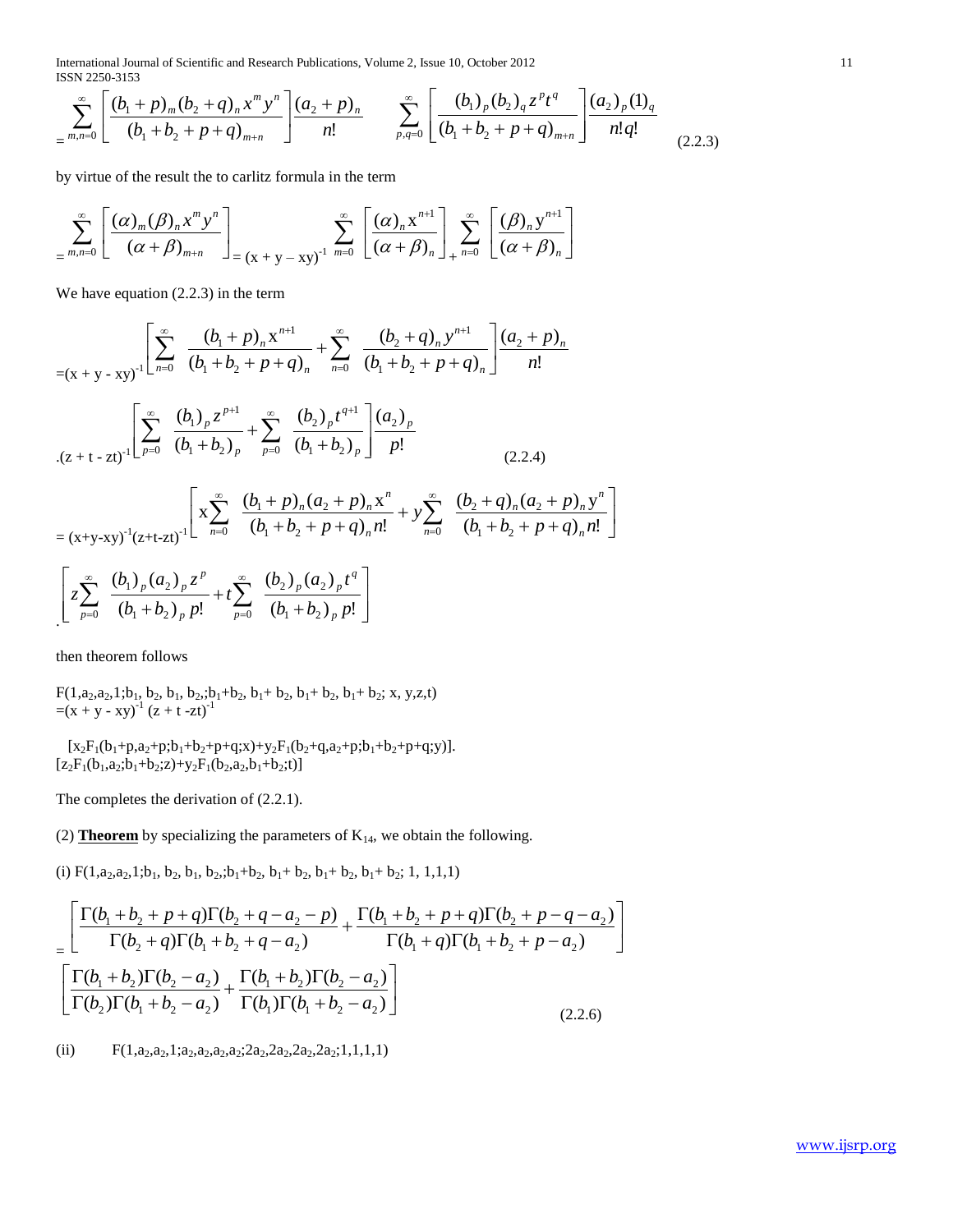International Journal of Scientific and Research Publications, Volume 2, Issue 10, October 2012 12 ISSN 2250-3153

$$
\frac{\left[\Gamma(2a_2+p+q)\Gamma(q-p)+\Gamma(a_2+p+q)\Gamma(q-p)\right]}{\Gamma(a_2+q)\Gamma(a_2+q)}\left[\Gamma\left(\frac{2a_2}{a_2}\right)\right]\left[\frac{\Gamma(2a_2)}{\Gamma(a_2)\Gamma(a_2)}\right]
$$
\n(2.2.7)

(iii)  $F(1,1,1,1,1,1,1,1,2,2,2,2,1,1,1,1)$ 

$$
= \frac{\Gamma(p+q+2)}{\Gamma(q+1)\Gamma(p+1)} \left[\Gamma(q+1) + \Gamma(p+1)\right]
$$
\n(2.2.8)

**(1) Proof :-**

now putting  $x = y = z = 1$  in equation (2.2.1) than we get

 $F(1,a_2,a_2,1;b_1,b_2,b_1,b_2;b_1+b_2,b_1+b_2,b_1+b_2;1,1,1,1)$ 

 $=[_{2}F_{1}(b_{1}+p,a_{2}+p;b_{1}+b_{2}+p+q;1)+_{2}F_{1}(b_{2}+q,a_{2}+p;b_{1}+b_{2}+p+q;1)].$ 

 $\left[{}_{2}F_{1}(b_{1},a_{2};b_{1}+b_{2};1)+{}_{2}F_{1}(b_{2},a_{2},b_{1}+b_{2};1)\right]$  (2.2.9)

now Apply Gauss's summation theorem (1812)

$$
\frac{\Gamma(\gamma)\Gamma(\gamma-\alpha-\beta)}{\Gamma(\gamma-\alpha)\Gamma(\gamma-\beta)}\n\frac{\Gamma(\gamma)\Gamma(\gamma-\alpha-\beta)}{\Gamma(\gamma-\alpha)\Gamma(\gamma-\beta)}\n\tag{2.2.10}
$$

 $\overline{a}$ 

using equation  $(2.2.10)$  in  $(2.2.9)$  we get

$$
= \left[ \frac{\Gamma(b_1 + b_2 + p + q)\Gamma(b_2 + q - a_2 - p)}{\Gamma(b_2 + q)\Gamma(b_1 + b_2 + q - a_2)} + \frac{\Gamma(b_1 + b_2 + p + q)\Gamma(b_1 + p - q - a_2)}{\Gamma(b_1 + q)\Gamma(b_1 + b_2 + p - a_2)} \right]
$$

$$
\left[ \frac{\Gamma(b_1 + b_2)\Gamma(b_2 - a_2)}{\Gamma(b_2)\Gamma(b_1 + b_2 - a_2)} + \frac{\Gamma(b_1 + b_2)\Gamma(b_2 - a_2)}{\Gamma(b_1)\Gamma(b_1 + b_2 - a_2)} \right]
$$
\n(2.2.11)

This completes the derivation of (2.2.6)

**(2) Proof:-** now putting  $b_1 = b_2 = a_2$  in equation (2.2.11)

 $F(1,a_2,a_2,a_21;a_2,a_2,a_2,a_2,2a_2,2a_2,2a_2,2a_2;1,1,1,1)$ 

$$
\begin{aligned}\n&= \left[ \frac{\Gamma(2a_2 + p + q)\Gamma(q - p)}{\Gamma(a_2 + q)\Gamma(a_2 + q)} + \frac{\Gamma(a_2 + p + q)\Gamma(p - q)}{\Gamma(a_2 + p)\Gamma(a_2 + p)} \right] \frac{\Gamma(2a_2)}{\Gamma(a_2)\Gamma(a_2)} + \frac{\Gamma(2a_2)}{\Gamma(a_2)\Gamma(a_2)} \\
&= \left[ \frac{\Gamma(2a_2 + p + q)\Gamma(q - p)}{\Gamma(a_2 + q)\Gamma(a_2 + q)} + \frac{\Gamma(a_2 + p + q)\Gamma(p - q)}{\Gamma(a_2 + p)\Gamma(a_2 + p)} \right] \frac{\Gamma(2a_2)}{\Gamma(a_2)\Gamma(a_2)}\n\end{aligned} \tag{2.2.12}
$$

This competes the derivation of (2.2.7)

# **(3) Proof:** now putting  $b_1 = b_2 = a_2 = 1$  in equation (2.2.12)

F(1,1,1,1;1,1,1,1;2,2,2,2;1,1,1,1)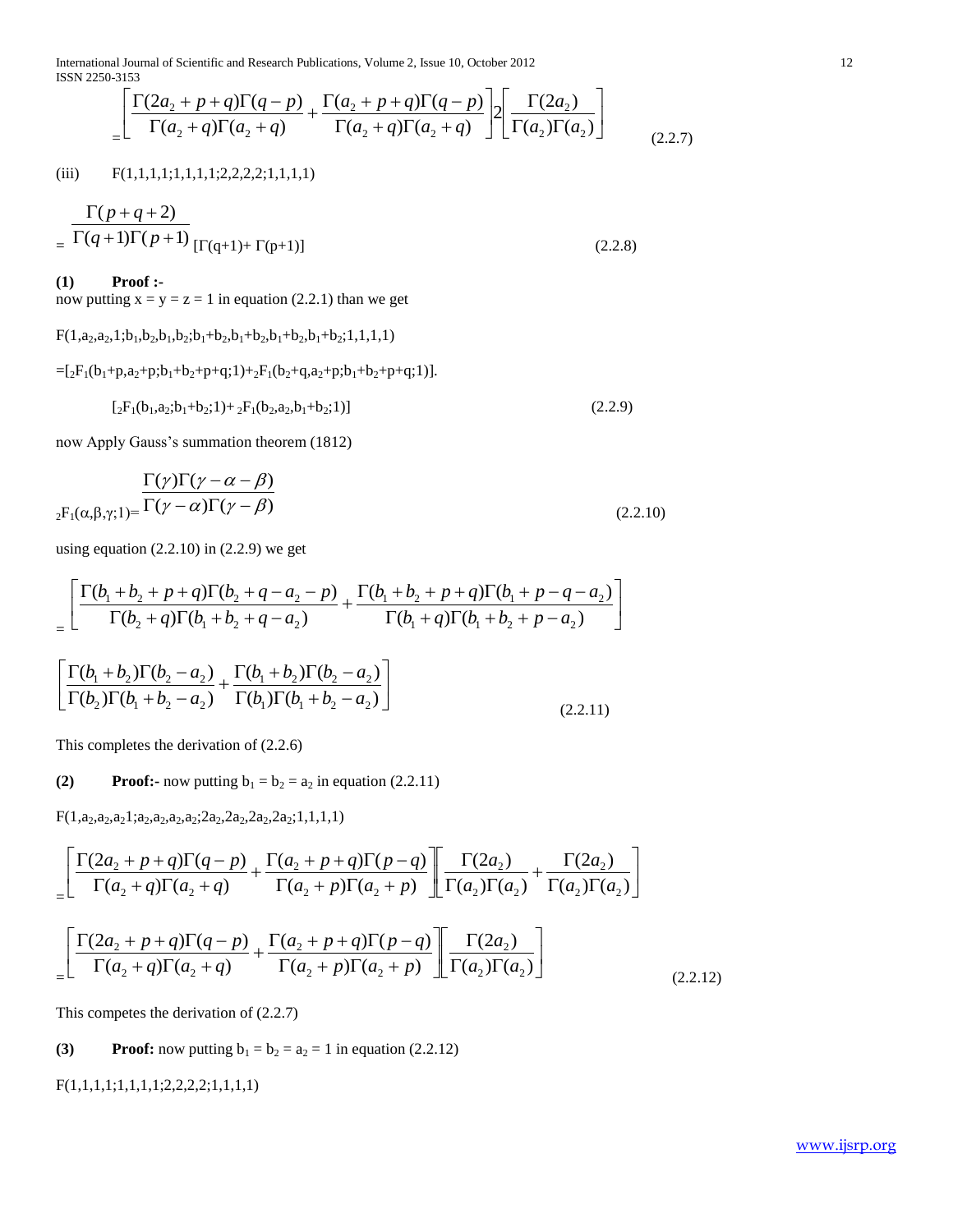International Journal of Scientific and Research Publications, Volume 2, Issue 10, October 2012 13 ISSN 2250-3153

$$
\begin{aligned}\n&= \left[ \frac{\Gamma(p+q+2)}{2\Gamma(q+1)} + \frac{\Gamma(p+q+2)}{2\Gamma(q+1)} \right] \Gamma(2) \\
&= \frac{\Gamma(p+q+2)}{\Gamma(q+1)\Gamma(p+1)} \\
&= \frac{\Gamma(p+q+2)}{[\Gamma(q+1)+\Gamma(p+1)]} \\
&= \text{This completes the derivation of (2.2.8)}\n\end{aligned}
$$
\n(2.2.13)

# **2.3 In this Section Quadruple hypergeometric function reduced to the Appell hypergeometric function**

# **(1) Theorem** By specializing the parameters of  $K_{12}$ ,  $K_{10}$ ,  $K_{15}$  we obtain the following

 $K_{12}$  (a, a, a, a; b<sub>1</sub>, b<sub>2</sub>, b<sub>3</sub>, b<sub>4</sub>, c<sub>1</sub>, c<sub>1</sub>, c<sub>2</sub>, c<sub>2</sub>; x,y,z,t)

$$
= F1 (a, b1, b2; c1; x, y) F1 (a+m+n, b3, b4; c2; z,t)
$$
 (2.3.1)

 $K_{12}$  (a, a, a, a; b<sub>1</sub>, b<sub>2</sub>, b<sub>3</sub>, b<sub>4</sub>, c<sub>1</sub>, c<sub>1</sub>, c<sub>2</sub>, c<sub>2</sub>; 1, 1, 1, 1)

$$
\frac{\Gamma(c_1)\Gamma(c_1 - a - b_1 - b_2)}{\Gamma(c_1 - a)\Gamma(c_1 - b_1 - b_2)} \cdot \frac{\Gamma(c_2)\Gamma(c_2 - a - m - n - b_3 - b_4)}{\Gamma(c_2 - a)\Gamma(c_2 - b_3 - b_4)}
$$
\n(2.3.2)

 $K_{10}$  (a, a, a, a; b,b,c<sub>1</sub>,c<sub>2</sub>; d<sub>1</sub>, d<sub>2</sub>, d<sub>3</sub>, d<sub>4</sub>; x, y, z, t)

 $=$  F<sub>4</sub> (a, b; d<sub>1</sub>, d<sub>2</sub>; x, y) F<sub>2</sub> (a+m+n, c<sub>1</sub>, c<sub>2</sub>;d<sub>3</sub>, d<sub>4</sub>; z, t) (2.3.3)

 $K_{15}$  (a, a, a, b<sub>5</sub>; b<sub>1</sub>, b<sub>2</sub>, b<sub>3</sub>, b<sub>4</sub>; c, c, c, c; x, y, z, t)

 $=$  F<sub>1</sub> (a, b<sub>1</sub>, b<sub>2</sub>; c; x, y) F<sub>3</sub> (a+m+n, b<sub>5</sub>, b<sub>3</sub>, b<sub>4</sub>; c+m+n; z, t) (2.3.4)

where  $(F_1, F_2, F_3, F_4)$  are Appell hypergeometric function of two variables.

#### **(1) Proof:**

Now Quadruple hypergemotric function can be reduced to Appell function of two variable.

$$
K_{12} (a, a, a, a; b_1, b_2, b_3, b_4, c_1, c_2, c_2; x, y, z, t)
$$
\n
$$
= \sum_{m,n,p,q=0}^{\infty} \frac{(a)_{m+n+p+q} (b_1)_m (b_2)_n (b_3)_p (b_4)_q x^m y^n z^p t^q}{(c_1)_{m+n} m! n!} \frac{m! n! p! q!}{m! n! p! q!}
$$
\n
$$
= \sum_{m,n,p,q=0}^{\infty} \frac{(a)_{m+n+p+q} (b_1)_m (b_2)_n x^m y^n}{(c_1)_{m+n} m! n!} \frac{(a+m+n)_{p+q}}{(c_2)_{p+q}} \frac{(b_3)_p (b_4)_q z^p t^q}{p! q!}
$$
\n
$$
= \left[ \sum_{m,n=0}^{\infty} \frac{(a)_{m+n+p+q} (b_1)_m (b_2)_n x^m y^n}{(c_1)_{m+n} m! n!} \right] \left[ \sum_{p,q=0}^{\infty} \frac{(a+m+n)_{p+q} (b_3)_p (b_4)_q z^p t^q}{(c_2)_{p+q} p! q!} \right]
$$
\n
$$
(c_2)_{p+q} (c_3)_{p+q} (c_4)
$$

 $=$  F<sub>1</sub> (a, b<sub>1</sub>, b<sub>2</sub>; c; x, y) F<sub>1</sub> ( a+m+n,b<sub>3</sub>,b<sub>4</sub>; c<sub>2</sub>; z, t) (2.3.6)

where  $F_1$  is Appell function of two variable This completes the derivation of (2.3.1)

# **(2) Proof :-**

now putting  $x = y = z = t = 1$  in equation (2.3.6)  $K_{12}$  ( a, a, a, a; b<sub>1</sub>, b<sub>2</sub>, b<sub>3</sub>, b<sub>4</sub>, c<sub>1</sub>, c<sub>1</sub>, c<sub>2</sub>, c<sub>2</sub>; 1,1,1,1)

www.ijsrp.org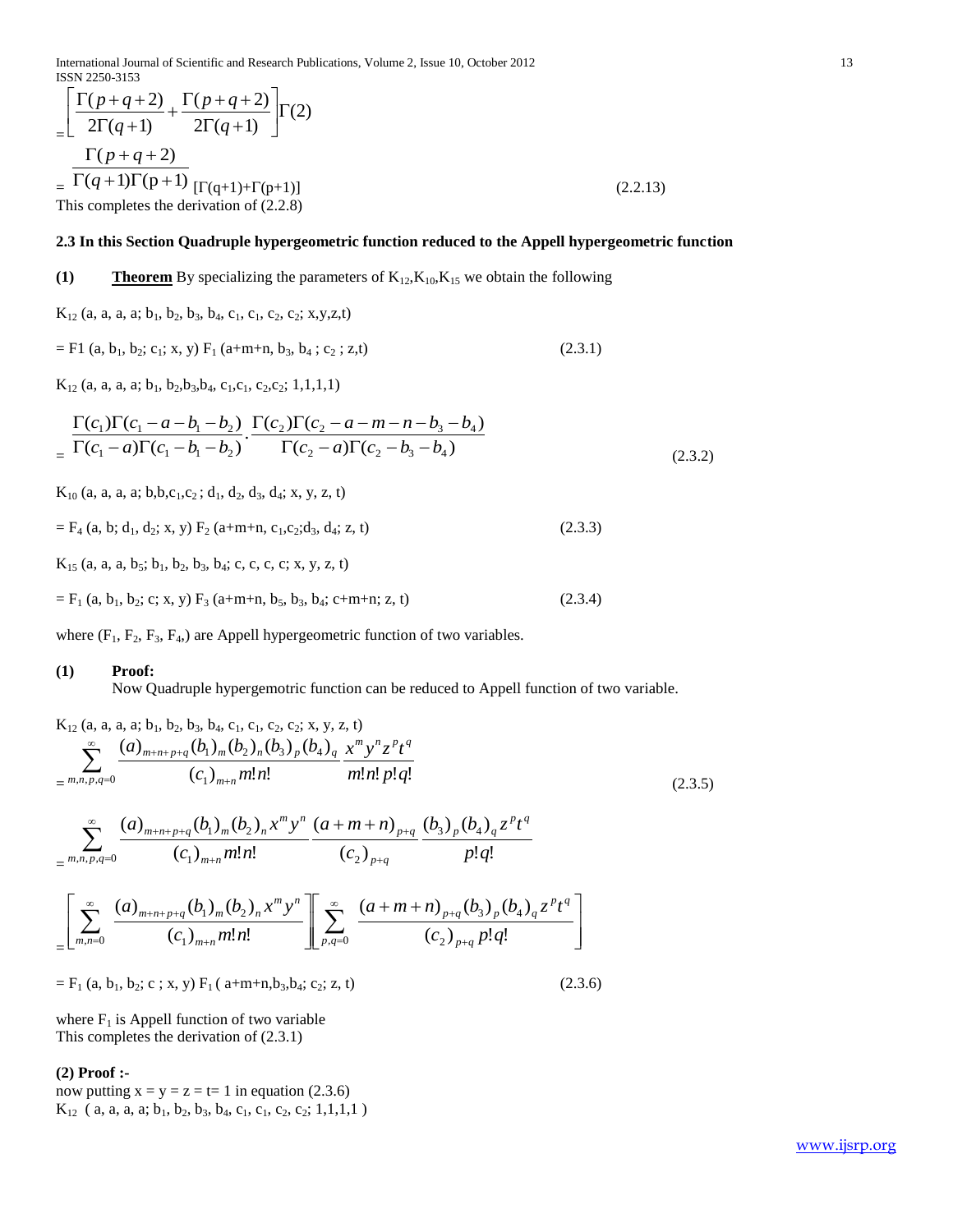International Journal of Scientific and Research Publications, Volume 2, Issue 10, October 2012 14 ISSN 2250-3153  $=$  F<sub>1</sub>(a,b<sub>1</sub>,b<sub>2</sub>;c<sub>1</sub>; 1,1) F<sub>1</sub> ( a+m+n,b<sub>3</sub>,b<sub>4</sub>; c<sub>2</sub>; 1,1) (2.3.7)

Now Apply Gauss's summation theorem

$$
\frac{\Gamma(\gamma)\Gamma(\gamma-\alpha-\beta-\beta_1)}{\Gamma(\gamma-\alpha)\Gamma(\gamma-\beta-\beta_1)}
$$
\n
$$
F_1(\alpha,\beta,\beta_1,\gamma;1,1)=\frac{\Gamma(\gamma)\Gamma(\gamma-\alpha-\beta-\beta_1)}{\Gamma(\gamma-\alpha)\Gamma(\gamma-\beta-\beta_1)}
$$
\n(2.3.8)

Using equation  $(2.3.7)$  and  $(2.3.8)$ 

$$
\frac{\Gamma(c_1)\Gamma(c_1 - a - b_1 - b_2)}{\Gamma(c_1 - a)\Gamma(c_1 - b_1 - b_2)} \cdot \frac{\Gamma(c_2)\Gamma(c_2 - a - m - n - b_3 - b_4)}{\Gamma(c_2 - a)\Gamma(c_2 - b_3 - b_4)}
$$
\nThis completes the derivation of (2.3.2) (2.3.9)

#### **(3) Proof:**

 $K_{10}$  (a, a, a, a; b, b, c<sub>1</sub>, c<sub>2</sub>; d<sub>1</sub>, d<sub>2</sub>, d<sub>3</sub>, d<sub>4</sub>; x, y, z, t)

$$
\sum_{m,n,p,q=0}^{\infty} \frac{(a)_{m+n+p+q}(b)_{m+n}(c_1)_p (c_2)_q x^m y^n z^p t^q}{(d_1)_m (d_2)_n (d_3)_p (d_4)_q} \frac{x^m y^n z^p t^q}{m! n! p! q!}
$$
\n
$$
= \sum_{m,n,p,q=0}^{\infty} \frac{(a)_{m+n}(b)_{m+n} x^m y^n}{(d_1)_m (d_2)_n m! n!} \frac{(a)_{p+q}(c_1)_p}{(d_3)_p (d_4)_q} \frac{(c_2)_q z^p t^q}{p! q!}
$$
\n
$$
= \left[ \sum_{m,n=0}^{\infty} \frac{(a)_{m+n}(b)_{m+n} x^m y^n}{(d_1)_m (d_2)_n m! n!} \right] \left[ \sum_{p,q=0}^{\infty} \frac{(a+m+n)_{p+q}(c_1)_p (c_2)_q z^p t^q}{(d_3)_p (d_4)_q} \frac{z^p t^q}{p! q!} \right]
$$
\n(2.3.10)

 $=$  F<sub>4</sub> ( a, b; d<sub>1</sub>, d<sub>2</sub>; x, y) F<sub>2</sub> ( a+m+n, c<sub>1</sub>, c<sub>2</sub>; d<sub>3</sub>, d<sub>4</sub>; z, t) (2.3.11) where  $F_4 \& F_2$  are Appell function of two variable This completes the derivation of (2.3.3)

#### **(4) Proof:**

 $K_{15}$  (a, a, a, b<sub>5</sub>; b<sub>1</sub>, b<sub>2</sub>, b<sub>3</sub>, b<sub>4</sub>; c, c, c, c; x, y, z, t)

$$
\sum_{m,n,p,q=0}^{\infty} \frac{(a)_{m+n+p}(b_5)_q (b_1)_m (b_2)_n (b_3)_p (b_4)_q x^m y^n z^p t^q}{(c)_{m+n+p+q}} \frac{m! n! p! q!}{m! n! p! q!}
$$
\n
$$
= \sum_{m,n,p,q=0}^{\infty} \frac{(a)_{m+n} (b_1)_m (b_2)_n x^m y^n}{(c)_{m+n} m! n!} \frac{(a+m+n)_p (b_5)_q (b_4)_q (b_3)_p z^p t^q}{(c+m+n)_{p+q}} \frac{p! q!}{p! q!}
$$
\n
$$
= \left[ \sum_{m,n=0}^{\infty} \frac{(a)_{m+n} (b_1)_m (b_2)_n x^m y^n}{(c)_{m+n} m! n!} \right] \left[ \sum_{p,q=0}^{\infty} \frac{(a+m+n)_p (b_5)_q (b_4)_q (b_3)_q z^p t^q}{(c+m+n)_{p+q}} \frac{p! q!}{p! q!} \right]
$$
\n
$$
(2.3.12)
$$

 $=$  F<sub>1</sub>( a, b<sub>1</sub>, b<sub>2</sub>; c; x, y) F<sub>3</sub>(a+m+n, b<sub>5</sub>, b<sub>3</sub>, b<sub>4</sub>; c+m+n; z, t) (2.3.13) Where  $F_1$  &  $F_3$  are Appell function of two variable This completes the derivation of (2.3.4)

**2.4 In this Section Quadruple hypergeometric function reduced to the Appell hypergeometric function Lauricella's set and Saran**

#### **(1) Theorem**

By specializing the parameters of  $K_2$ ,  $K_{12}$ ,  $K_{15}$ ,  $K_6$  we obtain the following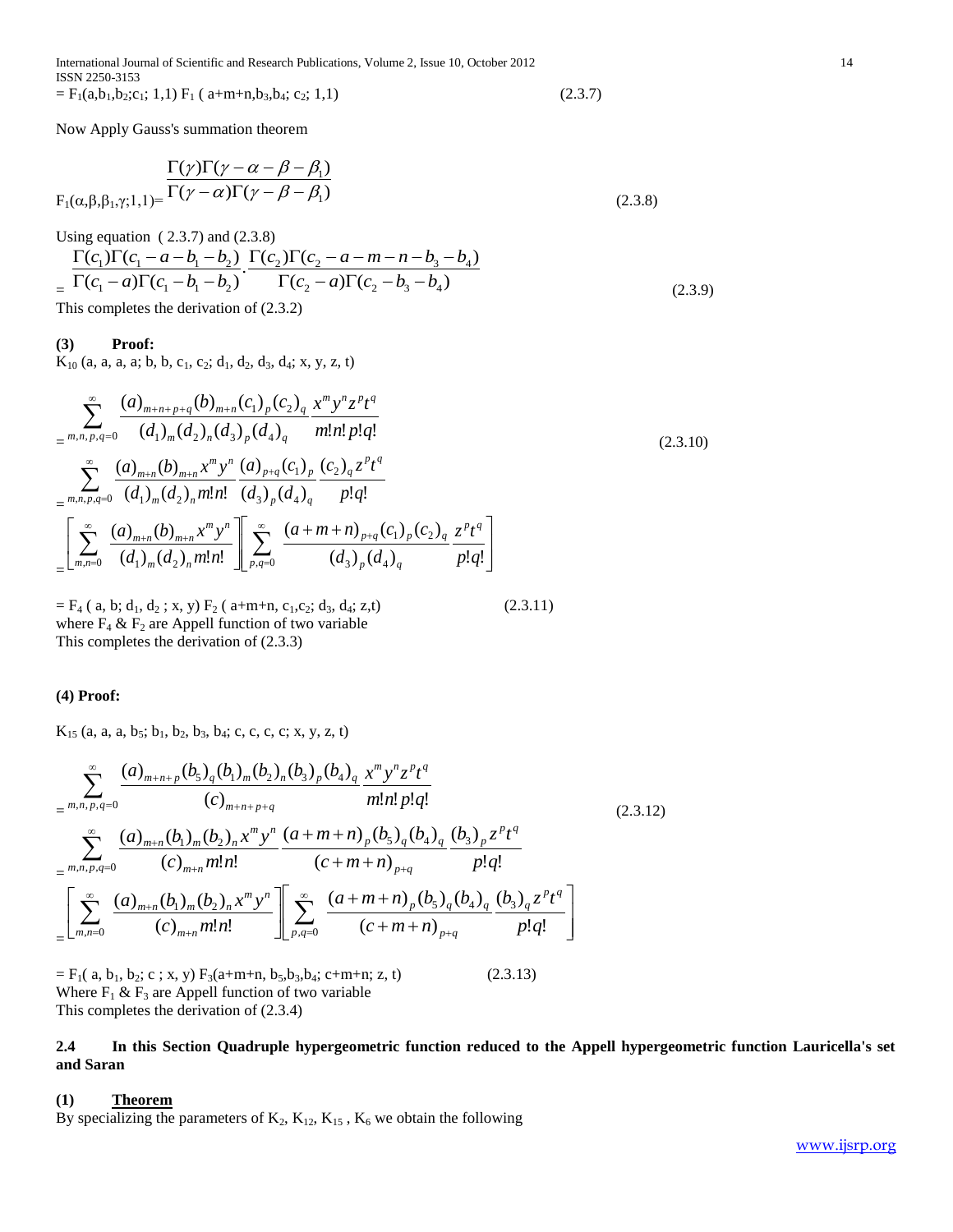| International Journal of Scientific and Research Publications, Volume 2, Issue 10, October 2012<br><b>ISSN 2250-3153</b>                                                                                                                                                        |         | 15 |
|---------------------------------------------------------------------------------------------------------------------------------------------------------------------------------------------------------------------------------------------------------------------------------|---------|----|
| $K_2$ ( a, a, a, a; b, b, b, c; $d_1$ d <sub>2</sub> , d <sub>3</sub> , d <sub>4</sub> ; x, y, z, t)<br>$=$ F <sub>E</sub> (a, a,a, b,b,c,; d <sub>1</sub> , d <sub>2</sub> ,d <sub>3</sub> ; x,y,t) <sub>2</sub> F <sub>1</sub> (a+m+n+q,b+m+n, d <sub>4</sub> ; z)<br>(2.4.1) |         |    |
| $K_2$ , (a, a, a, a; b, b, b, c; d <sub>1</sub> , d <sub>2</sub> , d <sub>3</sub> , d <sub>4</sub> ; x,y,l,t)<br>$\Gamma(d_4)\Gamma(d_4-a-b-q-2m-2n)$                                                                                                                           |         |    |
| $\Gamma(d_4 - a - m - n - q)\Gamma(d_4 - b - m - n)$ F <sub>F</sub> (a,a,a,b,b,c,; d <sub>1</sub> ,d <sub>2</sub> ,d <sub>3</sub> ; x, y, t)                                                                                                                                    | (2.4.2) |    |
| $K_1$ , (a, a, a, a; b <sub>1</sub> , b <sub>2</sub> , b <sub>3</sub> , b <sub>4</sub> , c <sub>1</sub> , c <sub>1</sub> , c <sub>2</sub> , c <sub>2</sub> ; x, y, z, t)                                                                                                        |         |    |
| $=$ F <sub>G</sub> ( a, a, a, b <sub>1</sub> , b <sub>3</sub> , b <sub>4</sub> , c <sub>1</sub> , c <sub>2</sub> , c <sub>2</sub> ; x, z, t) <sub>2</sub> F <sub>1</sub> (a+m+p+q, b <sub>2</sub> ; c <sub>1</sub> +m; y)<br>(2.4.3)                                            |         |    |
| $K_{12}$ ( a, a, a, a; b <sub>1</sub> , b <sub>2</sub> , b <sub>3</sub> , b <sub>4</sub> , c <sub>1</sub> , c <sub>1</sub> , c <sub>2</sub> , c <sub>2</sub> ; x, l, z, t)                                                                                                      |         |    |
| $\Gamma(c_1+m)\Gamma(c_1-a-b_2-p-q)$                                                                                                                                                                                                                                            |         |    |
| $\Gamma(c_1 + m - b_2)\Gamma(c_1 - a - p - q)$ $F_G(a, a, a, b_1, b_3, b_4, c_1, c_2, c_2; x, y, z, t)$                                                                                                                                                                         | (2.4.4) |    |
| $K_{15}$ ( a, a, a, b <sub>5</sub> ;b <sub>4</sub> , b <sub>1</sub> ,b <sub>2</sub> ,b <sub>3</sub> ; c, c, c,c; x, y, z, t)                                                                                                                                                    |         |    |
| $=$ F <sub>S</sub> (b <sub>5</sub> , a, a, b <sub>4</sub> ,b <sub>1</sub> ,b <sub>2</sub> ;c,c,c; x,y,t) <sub>2</sub> F <sub>1</sub> (a+m+n,b <sub>3</sub> ;c+q+m+n; z)                                                                                                         | (2.4.5) |    |
| $K_{15}$ ( a, a, a, b <sub>5</sub> ; b <sub>4</sub> , b <sub>1</sub> , b <sub>2</sub> , b <sub>3</sub> ;c, c, c, c; x, y, z, t)                                                                                                                                                 |         |    |
| $\Gamma(c+q+m+n)\Gamma(c+q-a-b)$                                                                                                                                                                                                                                                |         |    |
| $\Gamma(c+q+m+n-b_3)\Gamma(c+q-a)$ $F_5(b_5, a, a, b_4, b_1, b_2, c, c, c; x, y, t)$                                                                                                                                                                                            | (2.4.6) |    |
| $K_6$ (a,a,a,a; b,b, c <sub>1</sub> ,c <sub>2</sub> ;e, d,d,d;x,y,z,t)                                                                                                                                                                                                          |         |    |

$$
= F_{F}(a, a, a,b, c_{1}, b, \; ; e, d, d; x, z, y) \; {}_{2}F_{1}(a+m+p+n, c_{2}; d+p+n; t)
$$
\n
$$
K_{6}(a, a, a, a; b, b, c_{1}, c_{2}; e, d, d, d; x, y, z, t)
$$
\n
$$
(2.4.7)
$$

$$
\frac{\Gamma(d+p+n)\Gamma(d-m-a-c_2)}{\Gamma(d-a-m)\Gamma(d+p+n-c_2)}_{\text{F}_{\Gamma}(a, a, a, b, c_1, b, \text{ }; e, d, d; \text{ } x, z, y)}
$$
\n(2.4.8)  
\nWhere (F<sub>4</sub>,F<sub>14</sub>, F<sub>8</sub>,F<sub>7</sub>) & (F<sub>E</sub>, F<sub>F</sub>, F<sub>G</sub>,F<sub>S</sub>) are Laureila's set & Saran Triple hypergeometric Series.

#### **(1) Proof:-**

Now Quadruple hypergeometric function can be reduced to Lauricella's set and Saran Triple hypergometric Series.  $K_2$  ( a,a,a,a; b,b,b,c;  $d_1d_2, d_3, d_4; x, y, z, t$ )

$$
\sum_{m,n,p,q=0}^{\infty} \frac{(a)_{m+n+p+q}(b)_{m+n+p}(c)_q x^m y^n z^p t^q}{(d_1)_m (d_2)_n (d_3)_p (d_4)_q} \frac{x^m y^n z^p t^q}{m!n!p!q!} \n\sum_{\substack{m,n,p,q=0}}^{\infty} \frac{(a)_{m+n+q}(b)_{m+n}(c)_q x^m y^n t^q}{(d_1)_m (d_2)_n (d_4)_q m!n!} \frac{(a+m+n+q)_p}{(d_3)_p} \frac{(b+m+n)_p z^p}{p!} \n\sum_{\substack{m,n,p,q=0}}^{\infty} \frac{(a)_{m+n+q}(b)_{m+n}(c)_q x^m y^n t^q}{(d_1)_m (d_2)_n (d_4)_q m!n!q!} \left[ \sum_{p=0}^{\infty} \frac{(a+m+n+q)(b+m+n) z^p}{(d_3)_p} \frac{z^p}{p!} \right]
$$
\n(2.4.9)

 $=$  F<sub>E</sub> ( a, a, a, b, b,c,; d<sub>1</sub>, d<sub>2</sub>, d<sub>3</sub>, x,y, t) <sub>2</sub>F<sub>1</sub> ( a+m+n+q, b+m+n, d<sub>4</sub>; z) (2.4.10) This completes the derivation of (2.4.1)

# **(2) Proof:**

If  $z = 1$ , in eugation  $(2.4.10)$ 

$$
K_2 (a, a, a, a; b, b, c; d_1, d_2, d_3, d_4; x, y, l, t)
$$
  
=  $F_E(a, a, a, b, b, c; d_1, d_2, d_3, x, y, t) {}_2F_1 (a+m+n+q, b+m+n, d_4; 1)$  (2.4.11)

Now Apply Gauss's summation theorem in equation ( 2.4.11)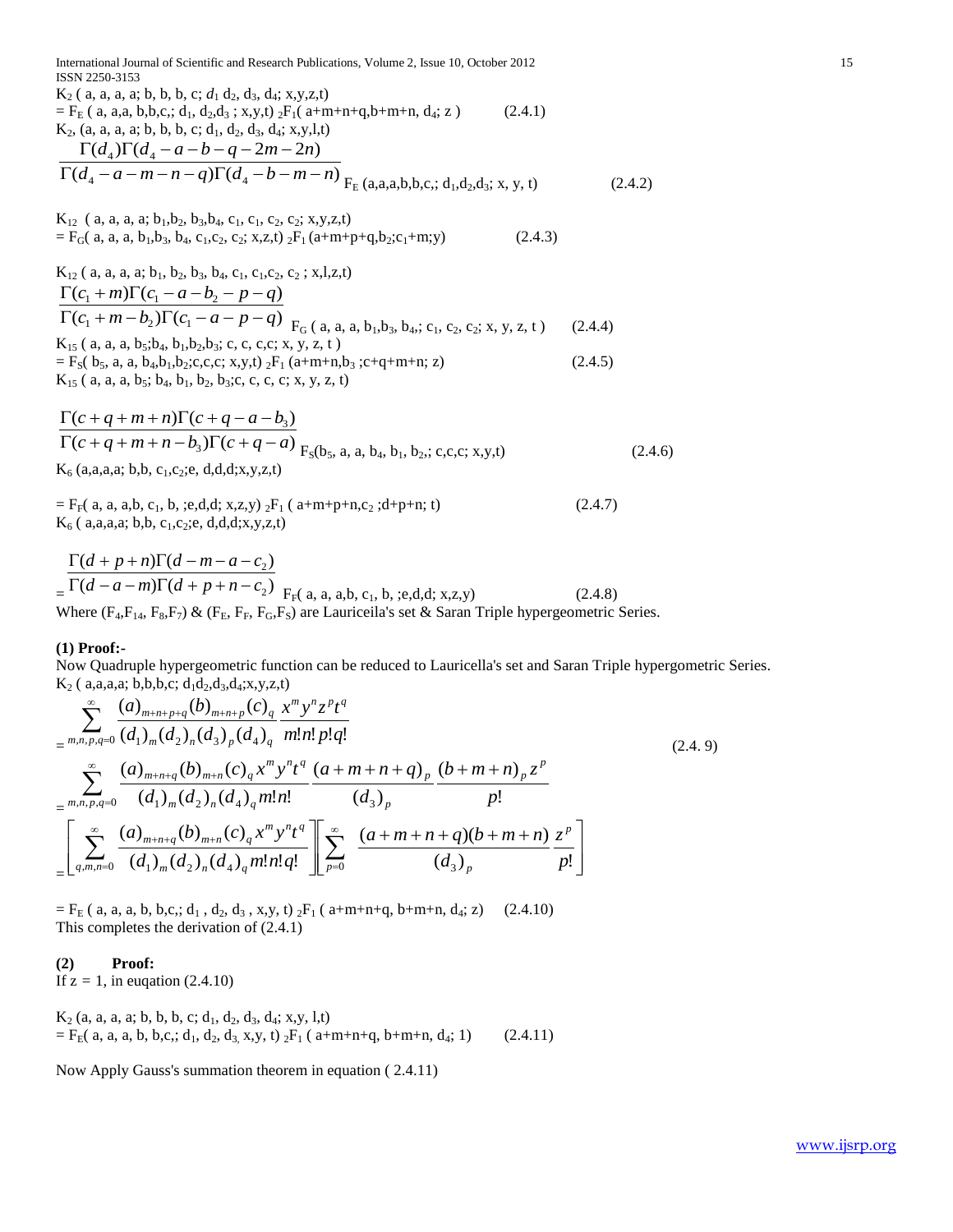International Journal of Scientific and Research Publications, Volume 2, Issue 10, October 2012 16 ISSN 2250-3153

$$
\frac{\Gamma(\gamma)\Gamma(\gamma-\alpha-\beta)}{\Gamma(\gamma-\alpha)\Gamma(\gamma-\beta-)}\nK_2 (a, a, a, a, b, b, b, c; d_1, d_2, d_3, d_4; x, y, l, t)\n\frac{\Gamma(d_4)\Gamma(d_4-a-b-q-2m-2n)}{\Gamma(d_4-a-m-n-q)\Gamma(d_4-b-m-n)}\n\frac{\Gamma(d_4)\Gamma(d_4-a-b-q-2m-2n)}{\Gamma(d_4-a-m-n-q)\Gamma(d_4-b-m-n)}\nF_E(a, a, a, b, b, c; d_1, d_2, d_3; x, z, t) (2.4.12)\nThis completes the derivation of (2.4.2)\n(3) Proof:\nK_{12} (a, a, a, a; b_1, b_2, b_3, b_4, c_1, c_2, c_2; x, y, z, t)\n\sum_{m,n,p,q=0}^{\infty} \frac{(a)_{m+n+p+q}(b_1)_m(b_2)_n(b_3)_p(b_4)_q}{(c_1)_{m+n}(c_2)_{p+q}}\n\frac{m!n!p!q!}{m!n!p!q!}\n\sum_{m,n,p,q=0}^{\infty} \frac{(a)_{m+n+p+q}(b_1)_m(b_3)_p(b_4)_p x^m y^n t^q}{(c_1)_m(c_2)_{p+q}}\n\frac{m!p!q!(c_1+m)_n!}{m!p!q!(c_1+m)_n!}\n\sum_{m,p,q=0}^{\infty} \frac{(a)_{m+n+q}(b_1)_m(b_3)_p(b_4)_q x^m y^p t^q}{(c_1)_m(c_2)_{p+q}m!p!q!}\n\sum_{p=0}^{\infty} \frac{(a+m+n+q)_n(b_2)_n y^n}{(c_1+m)_n n!}\n\end{aligned} (2.4.13)
$$

 $F_G$  ( a, a, a, b<sub>1</sub>, b<sub>3</sub>, b<sub>4</sub>; c<sub>1</sub>, c<sub>2</sub>, c<sub>2</sub>; x, z, t) <sub>2</sub> $F_1$  (a+m+p+q; b<sub>2</sub>; c<sub>1</sub>+m; y) (2.4.14) This completes the derivation of (2.4.3)

### **(4) Proof:**

When  $y = 1$ , in equation (2.4.14) Then  $K_{12}$  ( a, a, a, a; b<sub>1</sub>, b<sub>2</sub>, b<sub>3</sub>, b<sub>4</sub>, c<sub>1</sub>, c<sub>1</sub>, c<sub>2</sub>, c<sub>2</sub>; x,I, z,t)  $=$ F<sub>G</sub> (a, a, a, b<sub>1</sub>, b<sub>3</sub>, b<sub>4</sub>; c<sub>1</sub>, c<sub>2</sub>, c<sub>2</sub>; x, z, t). <sub>2</sub>F<sub>1</sub> (a+m+p+q; b<sub>2</sub>; c<sub>1</sub>+m; 1) (2.4.15) Now Apply Gauss's summation theorem in equation ( 2.4.15)

$$
\frac{\Gamma(\gamma)\Gamma(\gamma-\alpha-\beta)}{\Gamma(\gamma-\alpha)\Gamma(\gamma-\beta)}
$$
  
F<sub>1</sub>( $\alpha, \beta, \gamma$ ;1)=

$$
\frac{\Gamma(c_1 + m)\Gamma(c_1 - a - b_2 - p - q)}{\Gamma(c_1 + m - b_2)\Gamma(c_1 - a - p - q)}_{\text{This completes the derivation of (2.4.4)}} F_G(a, a, a, b_1, b_3, b_4, c_1, c_2, c_2; x, z, t)
$$
\n(2.4.16)

#### **(5) Proof :-**

 $K_{15}$  (a, a, a, b<sub>5</sub>; b<sub>1</sub>, b<sub>2</sub>, b<sub>3</sub>, b<sub>4</sub>; c, c, c, c; x<sub>i</sub> y, z, t)

$$
\sum_{m,n,p,q=0}^{\infty} \frac{(a)_{m+n+p}(b_5)_q (b_1)_m (b_2)_n (b_3)_p (b_4)_q}{(c)_{m+n+p+q}} \frac{x^m y^n z^p t^q}{m! n! p! q!}
$$

$$
\sum_{m,n,p,q=0}^{\infty} \frac{(b_{5})_{q}(a)_{m+n}(b_{4})_{q}(b_{1})_{m}(b_{2})_{n}t^{q}x^{m}y^{n}(a+m+n)_{p}(b_{3})_{p}z^{q}}{(c)_{q+m+n}q!m!n!(c+q+m+n)_{p}p!}\n\n=\n\left[\sum_{m,p,q=0}^{\infty} \frac{(b_{5})_{q}(a)_{m+n}(b_{4})_{q}(b_{1})_{m}(b_{2})_{n}t^{q}x^{m}y^{n}}{(c)_{m+n}q!m!p!}\n\right]\n\sum_{p=0}^{\infty} \frac{(a+m+p+p+q)_{n}(b_{2})_{n}y^{n}}{(c+q+m+n)_{n}n!}\n\right]
$$

 $=$  F<sub>S</sub>( b<sub>5</sub>, a, a, b<sub>4</sub>, b<sub>1</sub>, b<sub>2</sub>;c,c,c; x,y,t) <sub>2</sub>F<sub>1</sub> ( a+m+n, b<sub>3</sub> ;c+q+m+n; z ) (2.4.17) This completes the derivation of (2.4.5)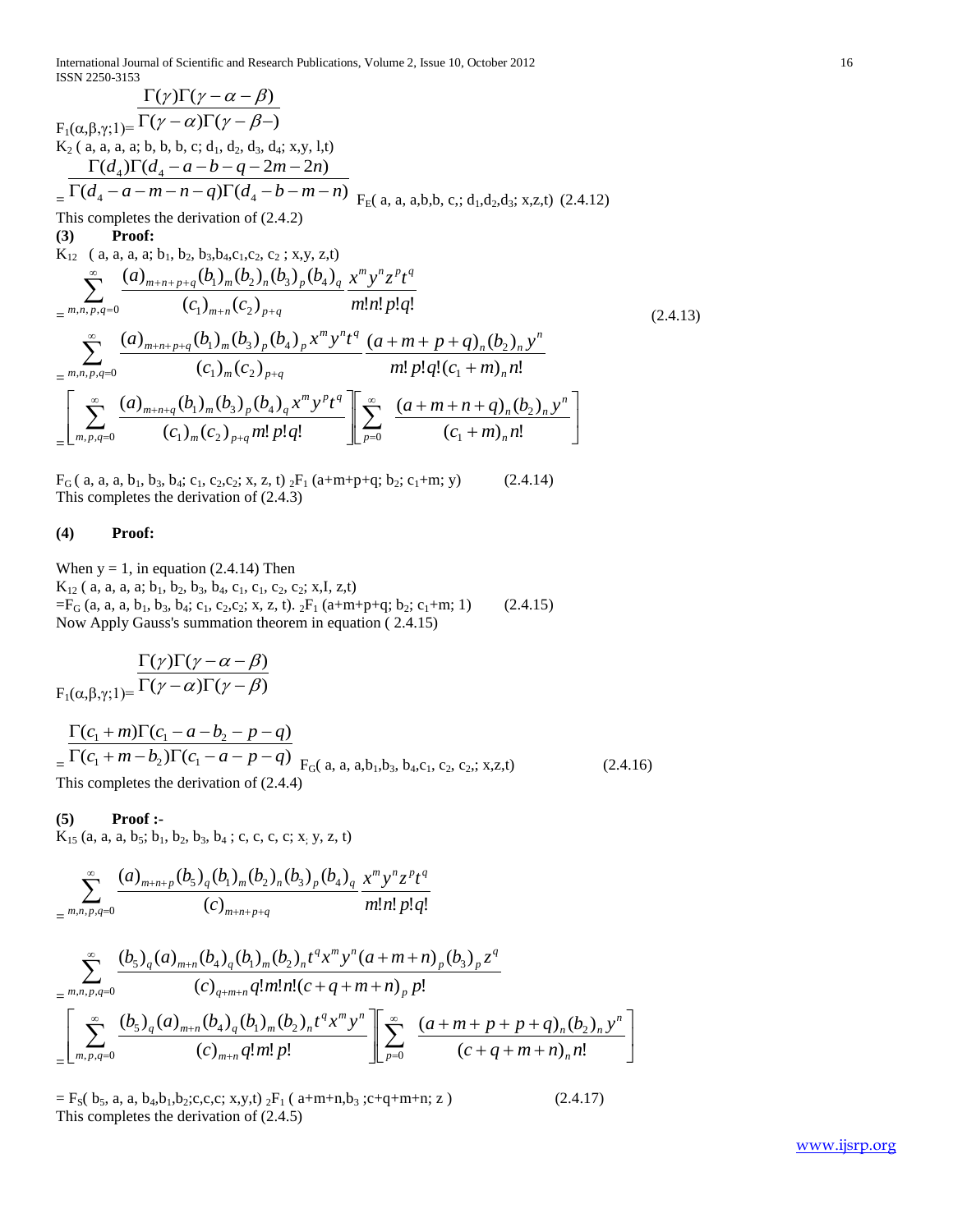International Journal of Scientific and Research Publications, Volume 2, Issue 10, October 2012 17 ISSN 2250-3153

#### **(6) Proof :-**

When  $z = 1$  in equation (2.4.17) Then  $K_{15}$  (a, a, a, b<sub>5</sub>, b<sub>4</sub>, b<sub>1</sub>, b<sub>2</sub>, b<sub>3</sub>; c, c, c, c; x, y, 1, t)  $=$  F<sub>s</sub>( b<sub>5</sub>, a, a, b<sub>4</sub>, b<sub>1</sub>, b<sub>2</sub>; c, c, c; x, y, t) <sub>2</sub>F<sub>1</sub> ( a+m+n, b<sub>3</sub> ; c+q+m+n;1) (2.4.18) Now Apply Gauss's summation theorem in equation

$$
\frac{\Gamma(\gamma)\Gamma(\gamma-\alpha-\beta)}{\Gamma(\alpha,\beta,\gamma;1)=\Gamma(\gamma-\alpha)\Gamma(\gamma-\beta)}
$$

$$
= \frac{\Gamma(c+q+m+n)\Gamma(c-q-a-b_3)}{\Gamma(c+q+m+n-b_3)\Gamma(c+q-a)} F_S(b_5, a, a, b_4, b_1, b_2, c, c, c; x, z, t)
$$
\n(2.4.19)

This completes the derivation of (2.4.6)

### **(7) Proof:-**

 $K_6$  ( a, a, a, a; b, b, c<sub>1</sub>,c<sub>2</sub>; e, d, d, d; x, y, z, t)

$$
\sum_{m,n,p,q=0}^{\infty} \frac{(a)_{m+n+p+q}(b)_{m+n}(c_1)_p(c_2)_q x^m y^n z^p t^q}{(e)_m (d)_{n+p+q}} \frac{m! n! p! q!}{m! n! p! q!} \n= \sum_{m,n,p,q=0}^{\infty} \frac{(a)_{m+p+n}(b)_{m+n}(c_1)_p x^m z^p y^n}{(e)_m (d)_{n+p+q}} \frac{(a+m+p+n)_q(c_2)_q t^q}{m! n! p! q!} \n= \left[ \sum_{m,p,q=0}^{\infty} \frac{(a)_{m+p+n}(b)_{m+n}(c_1)_p x^m z^p y^n}{(e)_m (d)_{p+n} m! p! n!} \right] \sum_{p=0}^{\infty} \frac{(a+m+p+n)_q(c_2)_q t^q}{(d+p+n)_q q!}
$$
\n(2.4.20)

 $=$  F<sub>F</sub>( a, a, a,b, c<sub>1</sub>, b, ;e,d,d; x,z,y) <sub>2</sub>F<sub>1</sub> ( a+m+p+n,c<sub>2</sub> ;d+p+n; t) (2.4.21) This complete the derivation of (2.4.7)

#### **(8) Proof :-**

When  $t = 1$  in equation (2.4.21) Then

$$
K_6 (a, a, a, a; b, b, c_1, c_2; e, d, d, d; x, y, z, 1)
$$
  
=  $F_F(a, a, a, b, c_1, b; e, d, d; x, z, y) {}_2F_1 (a+m+p+n, c_2; d+p+n; 1)$  (2.4.22)  
Now Apply Gauss's summation theorem in equation

$$
\frac{\Gamma(\gamma)\Gamma(\gamma-\alpha-\beta)}{\Gamma(\gamma-\alpha)\Gamma(\gamma-\beta)}
$$
  
F<sub>1</sub>( $\alpha, \beta, \gamma$ ;1)= $\frac{\Gamma(\gamma-\alpha)\Gamma(\gamma-\beta)}{\Gamma(\gamma-\alpha)\Gamma(\gamma-\beta)}$ 

$$
= \frac{\Gamma(d+p+n)\Gamma(d-m-a-c_2)}{\Gamma(d-a-m)\Gamma(d+p+n-c_2)} F_{F}(a, a,a,b,c_1,b,c,d,d;x,z,y)
$$
 (2.4.23)

This completes the derivation of (2.4.8)

#### **REFERENCES**

- [1] APPELL, P. (1880): Surles series hypergeometric de deux variable, et surds equationa diiferentiells linearies aux derives partielles, C.R. Acad. Sci. Paris, 90, 296- 298.
- [2] ERDELYI, A. (1948) : Transformation of the hypergeometric functions of four variables, Bull soco grece (N.S.) 13, 104-113.
- [3] EXTON, H. (1972) : Certain hypergeometric functions of four variables, Bull soco grece (N.S.) 13, 104-113.

<sup>[4]</sup> HORN, J. (1931) : Hypergeometric Funktionen Zweier Veranderlichen Math. Ann, 105, 381 – 407.